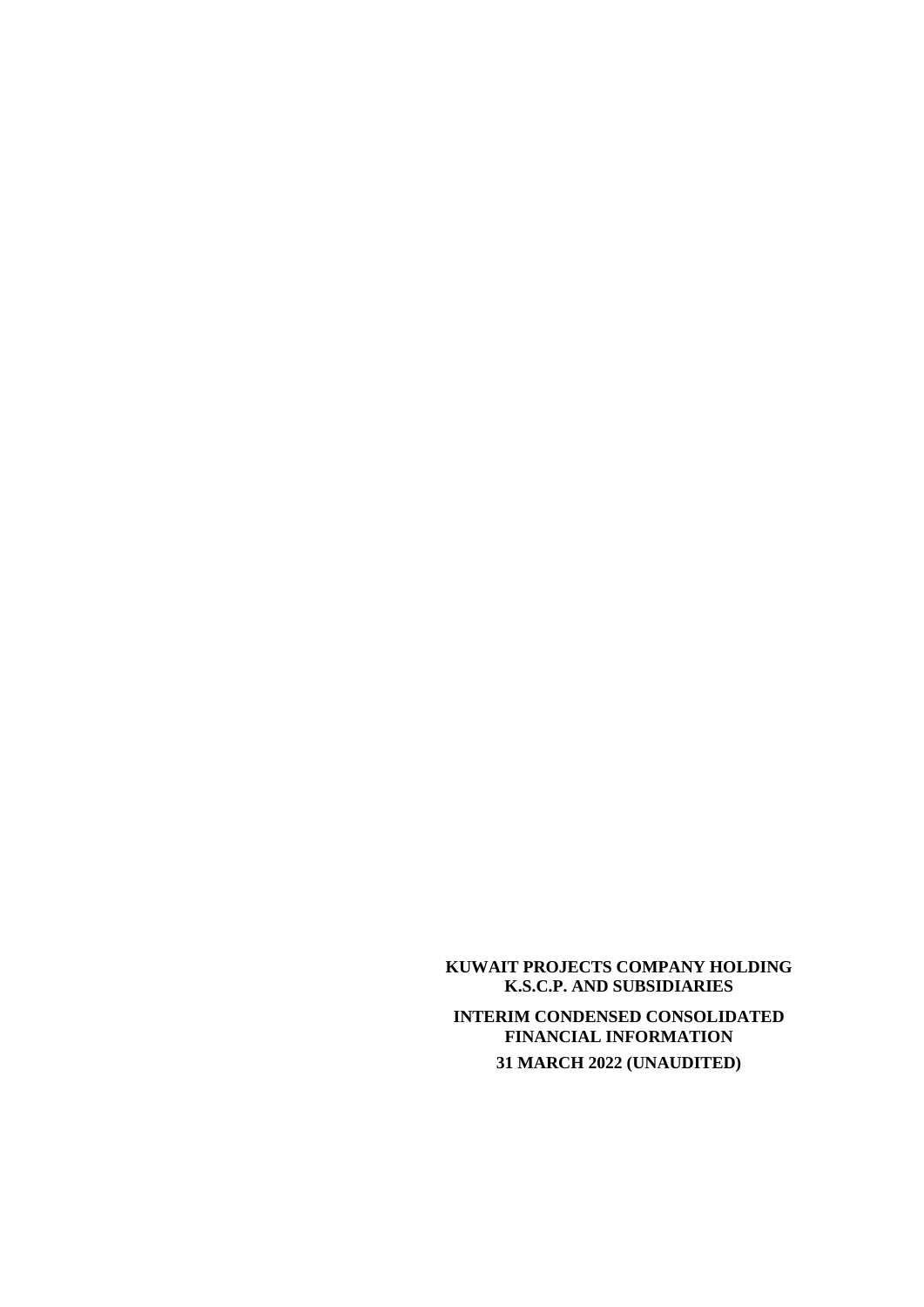

#### RSM Albazie & Co.

Arraya Tower 2, Floors 41& 42 Abdulaziz Hamad Alsagar St., Sharg P.O. Box 2115, Safat 13022, State of Kuwait

#### REPORT ON REVIEW OF INTERIM CONDENSED CONSOLIDATED FINANCIAL INFORMATION

www.rsm.global/kuwait

T +965 22961000

F +965 22412761

The Board of Directors Kuwait Projects Company Holding K.S.C.P. State of Kuwait

#### Introduction

We have reviewed the accompanying interim condensed consolidated statement of financial position of Kuwait Projects Company Holding K.S.C.P. (the "Parent Company") and its subsidiaries (collectively, "the Group") as at 31 March 2022 and the related interim condensed consolidated income statement, interim condensed consolidated statement of comprehensive income, interim condensed consolidated cash flow statement and interim condensed consolidated statement of changes in equity for the three months period then ended. Management of the Parent Company is responsible for the preparation and presentation of this interim condensed consolidated financial information in accordance with International Accounting Standard 34, "Interim Financial Reporting". Our responsibility is to express a conclusion on this interim condensed consolidated financial information based on our review.

# **Scope of Review**

We conducted our review in accordance with International Standard on Review Engagements 2410, "Review of Interim Financial Information performed by the Independent Auditor of the Entity." A review of interim condensed consolidated financial information consists of making inquiries, primarily of persons responsible for financial and accounting matters, and applying analytical and other review procedures. A review is substantially less in scope than an audit conducted in accordance with International Standards on Auditing and consequently does not enable us to obtain assurance that we would become aware of all significant matters that might be identified in an audit. Accordingly, we do not express an audit opinion.

#### Conclusion

Based on our review, nothing has come to our attention that causes us to believe that the accompanying interim condensed consolidated financial information is not prepared, in all material respects, in accordance with International Accounting Standard 34.

#### **Report on Other Legal and Regulatory Requirements**

Furthermore, based on our review, the interim condensed consolidated financial information is in agreement with the books of account of the Parent Company. We further report that, to the best of our knowledge and belief, we have not become aware of any violations of the Companies Law No. 1 of 2016, and its Executive Regulations, as amended or by the Parent Company's Memorandum of Incorporation and Articles of Association, as amended, during the three months period ended 31 March 2022 that might have had a material effect on the business of the Parent Company or on its financial position.

We further report that, during the course of our review, to the best of our knowledge and belief, we have not become aware of any violations of Law No. 7 of 2010 concerning the Capital Markets Authority and its related regulations during the three months period ended 31 March 2022, that might have had a material effect on the business of the Parent Company or on its financial position.

State of Kuwait 10 May 2022

THE POWER OF BEING UNDERSTOOD AUDIT | TAX | CONSULTING

Dr. Shuaib A. Shuaib License No. 33-A RSM Albazie & Co.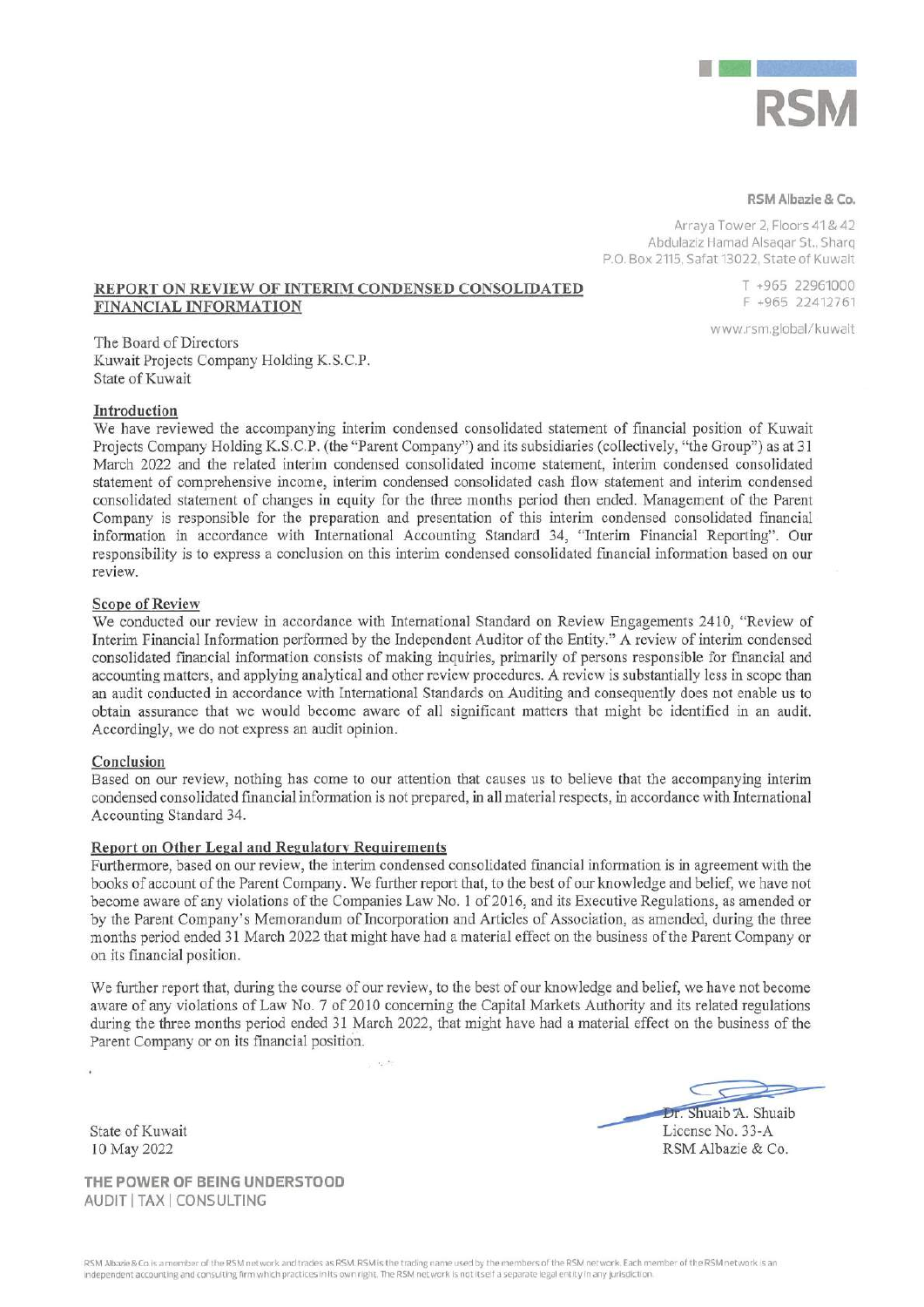# INTERIM CONDENSED CONSOLIDATED STATEMENT OF FINANCIAL POSITION (UNAUDITED)

|  |  |  | As at 31 March 2022 |  |
|--|--|--|---------------------|--|
|--|--|--|---------------------|--|

|                                                  |                |                 | (Audited)   |            |
|--------------------------------------------------|----------------|-----------------|-------------|------------|
|                                                  |                | 31 March        | 31 December | 31 March   |
|                                                  |                | 2022            | 2021        | 2021       |
|                                                  | <b>Notes</b>   | <b>KD</b> 000's | $KD$ 000's  | $KD$ 000's |
| <b>ASSETS</b>                                    |                |                 |             |            |
| Cash in hand and at banks                        | 3              | 1,378,653       | 1,296,911   | 1,262,998  |
| Treasury bills, bonds and other debt securities  |                | 611,124         | 584,227     | 512,235    |
| Loans and advances                               |                | 5,103,127       | 4,791,444   | 4,774,993  |
| Financial assets at fair value through profit or |                |                 |             |            |
| loss                                             |                | 291,063         | 266,945     | 256,343    |
| Financial assets at fair value through other     |                |                 |             |            |
| comprehensive income ("FVOCI")                   |                | 427,942         | 420,547     | 423,314    |
| Other assets                                     | $\overline{2}$ | 913,663         | 930,774     | 798,456    |
| Properties held for trading                      |                | 94,659          | 120,817     | 122,282    |
| Investment in associates                         |                | 357,497         | 345,843     | 356,953    |
| Investment properties                            |                | 506,926         | 487,722     | 635,279    |
| Property, plant and equipment                    |                | 375,665         | 378,193     | 379,475    |
| Intangible assets                                |                | 555,590         | 556,346     | 603,204    |
| <b>TOTAL ASSETS</b>                              |                | 10,615,909      | 10,179,769  | 10,125,532 |
| <b>LIABILITIES AND EQUITY</b>                    |                |                 |             |            |
| <b>Liabilities</b>                               |                |                 |             |            |
| Due to banks and other financial institutions    |                | 1,276,898       | 1,230,089   | 1,161,649  |
| Deposits from customers                          |                | 5,577,540       | 5,198,902   | 5,171,240  |
| Loans payable                                    | 5              | 945,117         | 922,103     | 764,835    |
| <b>Bonds</b>                                     | 6              | 434,665         | 433,826     | 532,275    |
| Medium term notes                                | 7              | 452,313         | 450,113     | 599,799    |
| Other liabilities                                | $\overline{2}$ | 915,562         | 920,635     | 1,021,966  |
| <b>Total liabilities</b>                         |                | 9,602,095       | 9,155,668   | 9,251,764  |
| <b>Equity</b>                                    |                |                 |             |            |
| Equity attributable to equity holders of the     |                |                 |             |            |
| Parent Company                                   | 8              | 310,909         | 315,533     | 182,778    |
| Perpetual capital securities                     |                | 153,332         | 153,332     | 153,332    |
| Non controlling interest                         |                | 549,573         | 555,236     | 537,658    |
| <b>Total equity</b>                              |                | 1,013,814       | 1,024,101   | 873,768    |
| <b>TOTAL LIABILITIES AND EQUITY</b>              |                | 10,615,909      | 10,179,769  | 10,125,532 |
|                                                  |                |                 |             |            |

finis  $\overline{a}$   $\overline{a}$   $\overline{a}$   $\overline{a}$   $\overline{a}$   $\overline{a}$   $\overline{a}$   $\overline{a}$   $\overline{a}$   $\overline{a}$   $\overline{a}$   $\overline{a}$   $\overline{a}$   $\overline{a}$   $\overline{a}$   $\overline{a}$   $\overline{a}$   $\overline{a}$   $\overline{a}$   $\overline{a}$   $\overline{a}$   $\overline{a}$   $\overline{a}$   $\overline{a}$   $\overline{$ 

Sheikha Dana Nasser Sabah Al Ahmad Al Sabah Group Chief Executive Officer and Board Member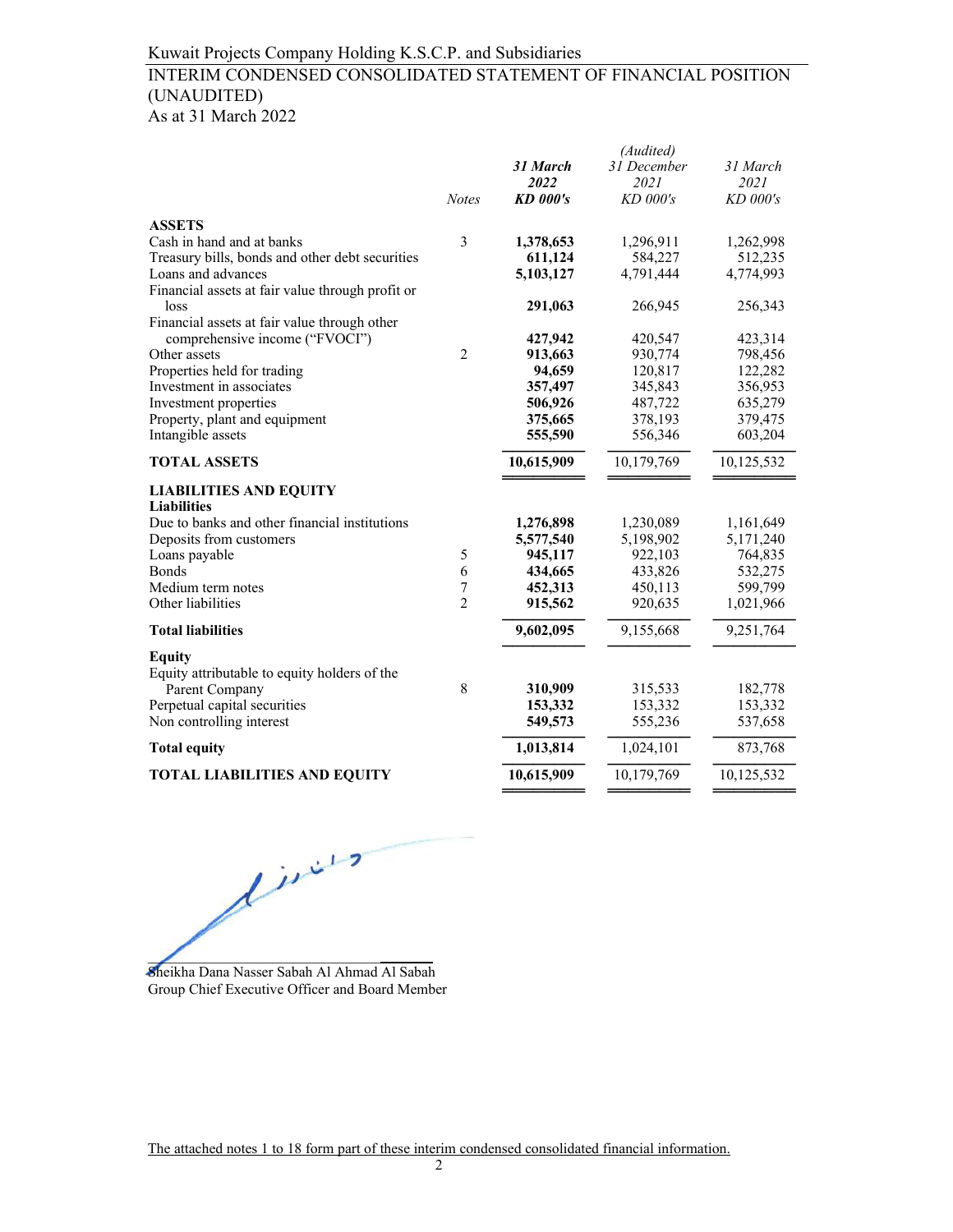## INTERIM CONDENSED CONSOLIDATED INCOME STATEMENT (UNAUDITED) For the period ended 31 March 2022 *Three months ended*

|                                                                                |              | Three months ended<br>31 March |           |
|--------------------------------------------------------------------------------|--------------|--------------------------------|-----------|
|                                                                                |              | 2022                           | 2021      |
| <b>Continuing operations:</b>                                                  | <b>Notes</b> | <b>KD</b> 000's                | KD 000's  |
| Income:                                                                        |              |                                |           |
| Interest income                                                                |              | 73,871                         | 69,165    |
| Investment income                                                              | 9            | 6,969                          | 9,304     |
| Fee and commission income                                                      |              | 15,664                         | 14,545    |
| Share of results of associates                                                 |              | 12,362                         | 5,615     |
| Media and digital satellite network services income                            |              | 21,290                         | 25,716    |
| Hospitality and real estate income                                             |              | 19,419                         | 24,276    |
| Manufacturing and distribution income                                          |              | 2,083                          | 2,289     |
| Other income                                                                   |              | 7,218                          | 6,545     |
| Foreign exchange gain                                                          |              | 3,186                          | 4,794     |
|                                                                                |              | 162,062                        | 162,249   |
| <b>Expenses:</b>                                                               |              |                                |           |
| Interest expense                                                               |              | 51,203                         | 52,910    |
| Media and digital satellite network services expense                           |              | 23,447                         | 30,604    |
| Hospitality and real estate expenses                                           |              | 13,725                         | 18,063    |
| Manufacturing and distribution expenses                                        |              | 1,624                          | 1,862     |
| General and administrative expenses                                            |              | 40,425                         | 38,107    |
| Depreciation and amortisation                                                  |              | 7,402                          | 6,315     |
|                                                                                |              | 137,826                        | 147,861   |
| Operating profit from continuing operations before                             |              |                                |           |
| provisions                                                                     |              | 24,236                         | 14,388    |
| Provision for credit losses                                                    | 4            | (14,982)                       | (20, 619) |
| Profit (loss) from continuing operations before taxation                       |              | 9,254                          | (6,231)   |
| Taxation                                                                       |              | (3,482)                        | (2,214)   |
| Profit (loss) for the period from continuing operations                        |              | 5,772                          | (8, 445)  |
| <b>Discontinued operation:</b>                                                 |              |                                |           |
| Profit from discontinued operation                                             | 11           |                                | 1,029     |
| Profit (loss) for the period                                                   |              | 5,772                          | (7, 416)  |
| <b>Attributable to:</b>                                                        |              |                                |           |
| Equity holders of the Parent Company                                           |              | 3,125                          | (8, 437)  |
| Non-controlling interest                                                       |              | 2,647                          | 1,021     |
|                                                                                |              | 5,772                          | (7, 416)  |
|                                                                                |              | Fils                           | Fils      |
| <b>EARNINGS (LOSS) PER SHARE:</b>                                              |              |                                |           |
| Basic and diluted-attributable to the equity holders of the Parent<br>Company  | 10           | 1.3                            | (4.5)     |
| <b>EARNINGS (LOSS) PER SHARE FROM CONTINUING</b><br><b>OPERATIONS:</b>         |              |                                |           |
| Basic and diluted- attributable to the equity holders of the Parent<br>Company | 10           | 1.3                            | (4.8)     |
|                                                                                |              |                                |           |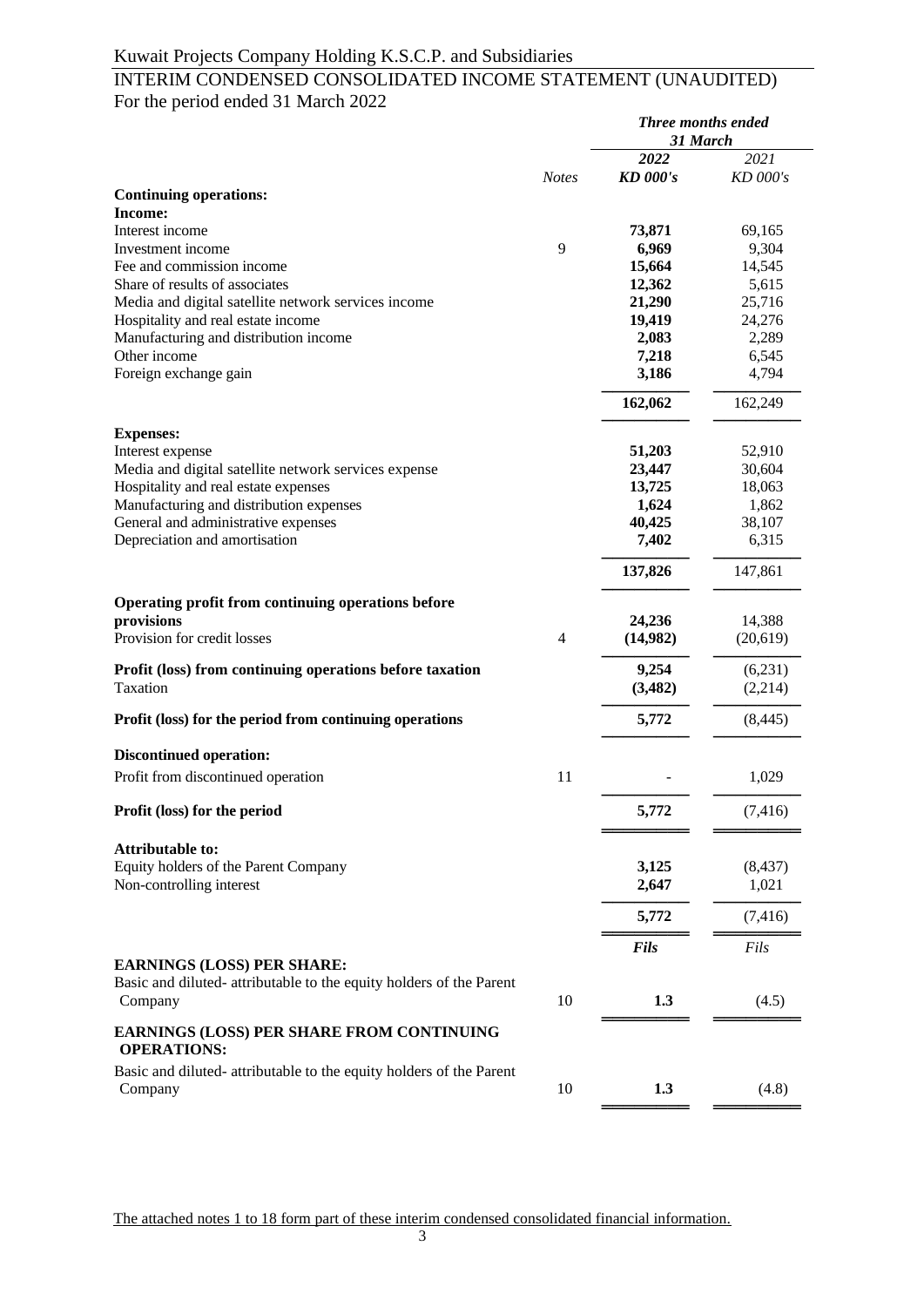# INTERIM CONDENSED CONSOLIDATED STATEMENT OF COMPREHENSIVE INCOME (UNAUDITED) For the period ended 31 March 2022

|                                                                                                                                                                                                                             |                         | Three months ended<br>31 March |
|-----------------------------------------------------------------------------------------------------------------------------------------------------------------------------------------------------------------------------|-------------------------|--------------------------------|
|                                                                                                                                                                                                                             | 2022<br><b>KD</b> 000's | 2021<br>KD 000's               |
| Profit (loss) for the period                                                                                                                                                                                                | 5,772                   | (7, 416)                       |
| Other comprehensive loss:<br>Items that will not be reclassified to interim condensed consolidated income<br>statement in subsequent periods:<br>Net change in fair value of equity instruments at fair value through other |                         |                                |
| comprehensive (loss) income<br>Share of other comprehensive loss from associates                                                                                                                                            | (226)<br>(796)          | 723<br>(1, 136)                |
|                                                                                                                                                                                                                             |                         |                                |
|                                                                                                                                                                                                                             | (1,022)                 | (413)                          |
| Items that are or may be reclassified to interim condensed consolidated<br>income statement in subsequent periods:<br>Debt instruments at fair value through other comprehensive income:                                    |                         |                                |
| - Net transfer to interim condensed consolidated income statement                                                                                                                                                           | 360                     | (339)                          |
| - Net change in fair value during the period                                                                                                                                                                                | (11, 684)               | (5, 476)                       |
| - Changes in allowance for expected credit losses                                                                                                                                                                           | (14)<br>7,335           | (1)<br>2,127                   |
| Change in fair value of cash flow hedge<br>Foreign currency translation adjustment                                                                                                                                          | (12,959)                | (8,258)                        |
|                                                                                                                                                                                                                             | (16,962)                | (11, 947)                      |
| Other comprehensive loss for the period                                                                                                                                                                                     | (17,984)                | (12,360)                       |
| Total comprehensive loss for the period                                                                                                                                                                                     | (12,212)                | (19,776)                       |
|                                                                                                                                                                                                                             |                         |                                |
| <b>Attributable to:</b>                                                                                                                                                                                                     |                         |                                |
| Equity holders of the Parent Company<br>Non-controlling interest                                                                                                                                                            | (6, 449)<br>(5,763)     | (11, 817)<br>(7,959)           |
|                                                                                                                                                                                                                             | (12,212)                | (19,776)                       |
|                                                                                                                                                                                                                             |                         |                                |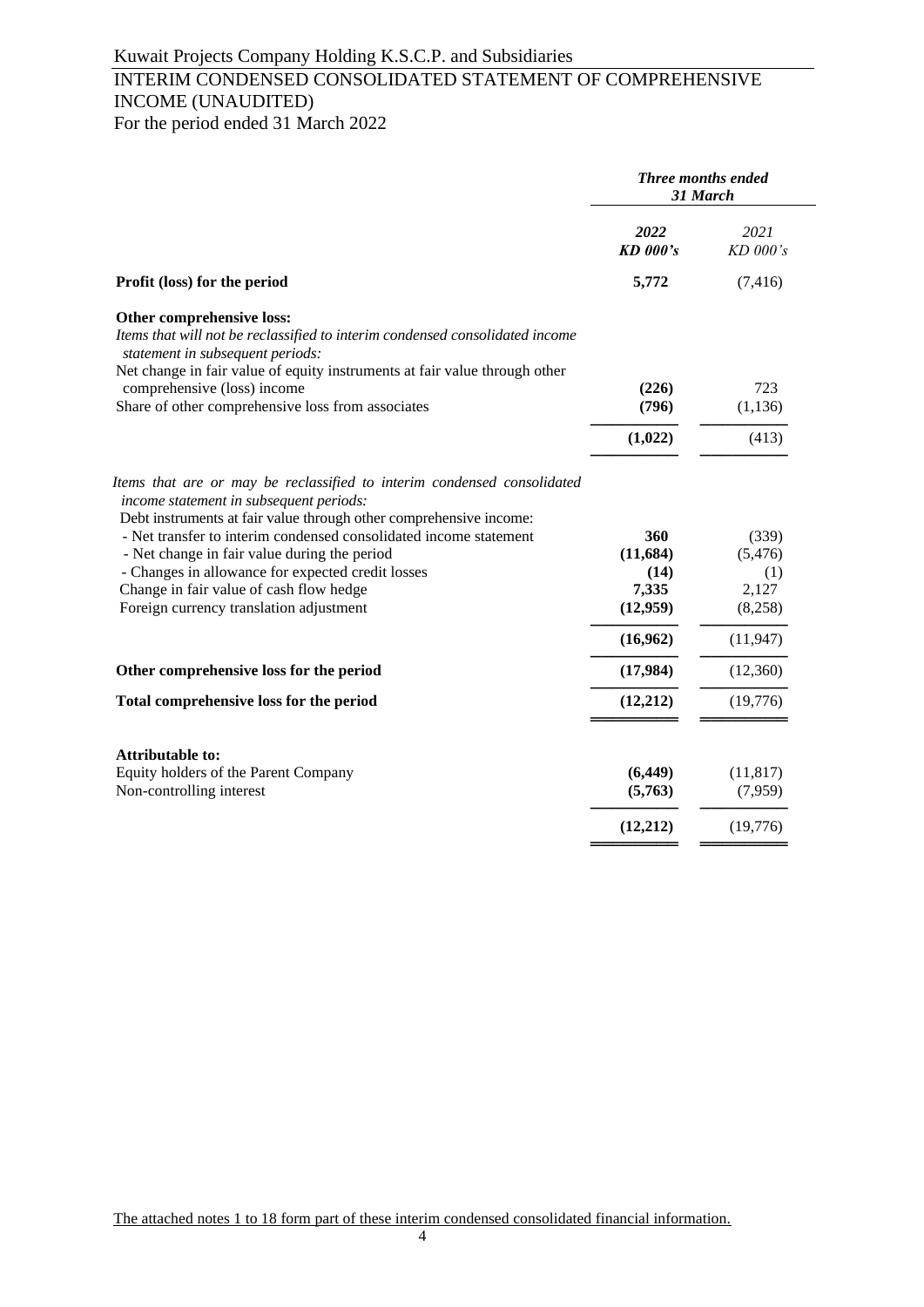# INTERIM CONDENSED CONSOLIDATED CASH FLOW STATEMENT (UNAUDITED) For the period ended 31 March 2022

|                                                                                                                               |                | <b>Three months ended</b><br>31 March |                     |
|-------------------------------------------------------------------------------------------------------------------------------|----------------|---------------------------------------|---------------------|
|                                                                                                                               | <b>Notes</b>   | 2022<br><b>KD</b> 000's               | 2021<br>$KD$ 000's  |
| <b>OPERATING ACTIVITIES</b><br>Profit (loss) before taxation from continuing operations<br>Profit from discontinued operation |                | 9,254                                 | (6,231)<br>1,029    |
| Profit (loss) before taxation<br>Adjustments to reconcile loss before taxation to net cash flows:                             |                | 9,254                                 | (5,202)             |
| Interest income                                                                                                               |                | (73, 871)                             | (69, 165)           |
| Investment income                                                                                                             | 9              | (6,969)                               | (9,304)             |
| Share of results of associates                                                                                                |                | (12,362)                              | (5,615)             |
| Interest expense                                                                                                              |                | 51,203                                | 52,910              |
| Depreciation and amortisation                                                                                                 |                | 7,402                                 | 6,315               |
| Non-cash items from discontinued operation<br>Provision for credit losses                                                     | $\overline{4}$ | 14,982                                | 631<br>20,619       |
| Foreign exchange loss (income) on loans payable and medium-                                                                   |                |                                       |                     |
| term notes                                                                                                                    |                | 1,760                                 | (587)               |
| (Reversal of) provision for employee stock option plan                                                                        |                | (545)                                 | 56                  |
|                                                                                                                               |                |                                       |                     |
| Changes in operating assets and liabilities:                                                                                  |                | (9,146)                               | (9, 342)            |
| Deposits with original maturities exceeding three months                                                                      |                | 19,659                                | 4,748               |
| Treasury bills, bonds and other debt securities                                                                               |                | (32, 874)                             | (4,097)             |
| Loans and advances                                                                                                            |                | (315,160)                             | 159,960             |
| Financial assets at fair value through profit or loss                                                                         |                | (18, 145)                             | 4,235               |
| Financial assets at fair value through other comprehensive<br>income                                                          |                |                                       |                     |
| Other assets                                                                                                                  |                | (18, 865)<br>2,708                    | (36, 653)<br>12,133 |
| Properties held for trading                                                                                                   |                | (169)                                 | 61                  |
| Due to banks and other financial institutions                                                                                 |                | 46,588                                | (110, 403)          |
| Deposits from customers                                                                                                       |                | 373,222                               | 23,565              |
| Other liabilities                                                                                                             |                | 729                                   | (33,504)            |
| Dividends received                                                                                                            | 9              | 1,341                                 | 430                 |
| Interest received                                                                                                             |                | 90,459                                | 74,392              |
| Interest paid                                                                                                                 |                | (53, 403)                             | (63, 844)           |
| Net cash flows from operating activities                                                                                      |                | 86,944                                | 21,681              |
| <b>INVESTING ACTIVITIES</b>                                                                                                   |                |                                       |                     |
| Net movement in investment properties                                                                                         |                | 1,762                                 | 248                 |
| Dividends received from associates                                                                                            |                | 31                                    | 29                  |
| Net cash flows from investing activities                                                                                      |                | 1,793                                 | 277                 |
| <b>FINANCING ACTIVITIES</b>                                                                                                   |                |                                       |                     |
| Proceeds from loans payable, net                                                                                              |                | 22,784                                | 20,805              |
| Repayment of bonds, net                                                                                                       |                |                                       | (100, 420)          |
| Proceeds from sale of treasury shares                                                                                         |                | 2,285                                 |                     |
| Movement in non-controlling interest                                                                                          |                | 236                                   | 95                  |
| Net cash flows from (used in) financing activities                                                                            |                | 25,305                                | (79, 520)           |
| Net foreign exchange difference                                                                                               |                | (12,208)                              | (7, 547)            |
| NET INCREASE (DECREASE) IN CASH AND CASH                                                                                      |                |                                       |                     |
| <b>EQUIVALENTS</b>                                                                                                            |                | 101,834                               | (65,109)            |
| Cash and cash equivalents at 1 January                                                                                        |                | 1,405,450                             | 1,456,005           |
| CASH AND CASH EQUIVALENTS AT 31 MARCH                                                                                         | 3              | 1,507,284                             | 1,390,896           |
|                                                                                                                               |                |                                       |                     |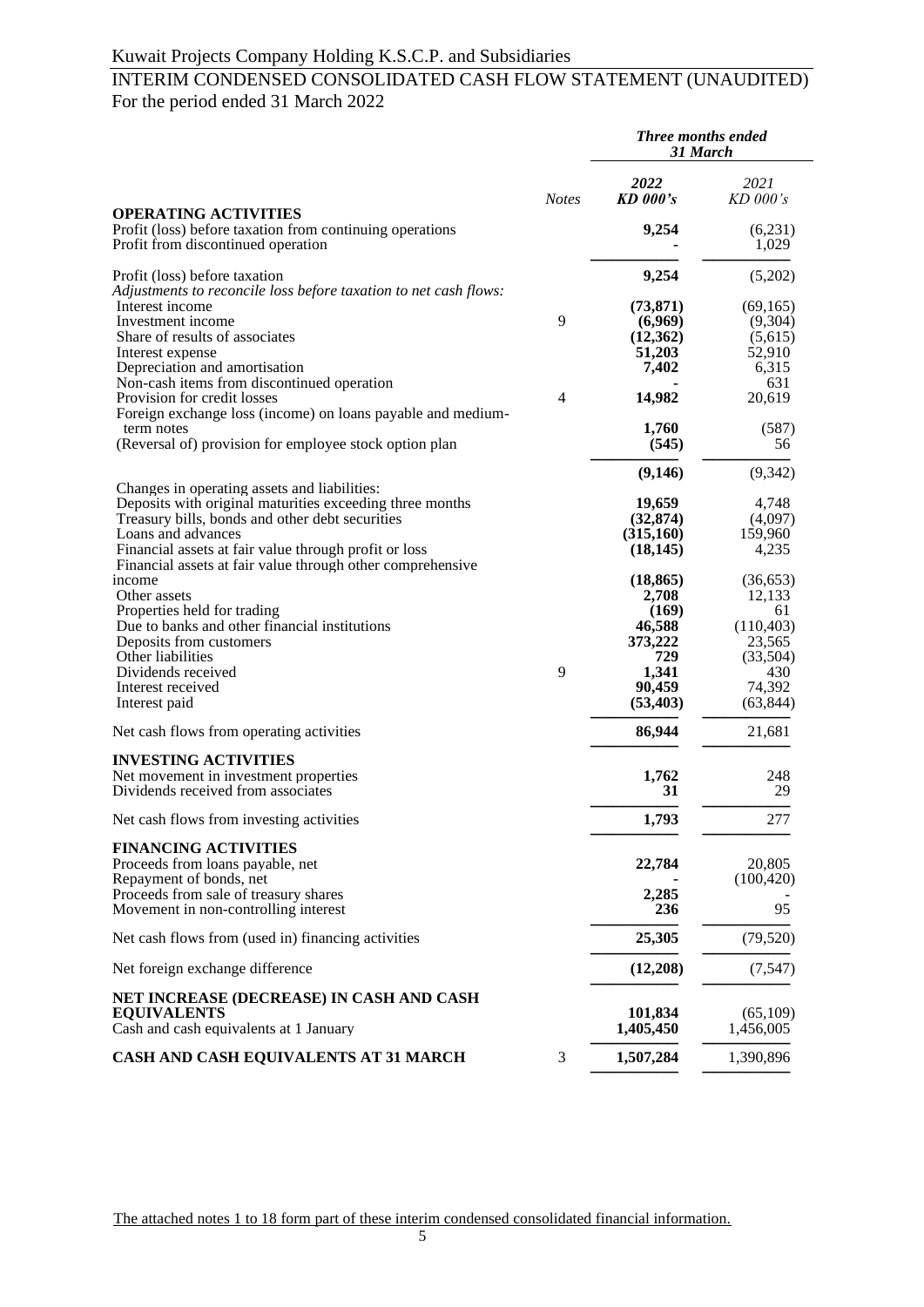# INTERIM CONDENSED CONSOLIDATED STATEMENT OF CHANGES IN EQUITY (UNAUDITED) For the period ended 31 March 2022

|                                                                                                                    | Attributable to equity holders of the Parent Company |                                     |                                |                                  |                                  |                                                     |                                    |                                                           |                                    |                              |                                  |                   |                                                |                                            |                             |
|--------------------------------------------------------------------------------------------------------------------|------------------------------------------------------|-------------------------------------|--------------------------------|----------------------------------|----------------------------------|-----------------------------------------------------|------------------------------------|-----------------------------------------------------------|------------------------------------|------------------------------|----------------------------------|-------------------|------------------------------------------------|--------------------------------------------|-----------------------------|
|                                                                                                                    | <b>Share</b><br>capital<br>KD 000's                  | <b>Share</b><br>premium<br>KD 000's | Treasury<br>shares<br>KD 000's | Statutory<br>reserve<br>KD 000's | Voluntary<br>reserve<br>KD 000's | Cumulative<br>changes in<br>fair values<br>KD 000's | Revaluation<br>surplus<br>KD 000's | Foreign<br>currency<br>translation<br>reserve<br>KD 000's | <b>ESOP</b><br>reserve<br>KD 000's | Other<br>reserve<br>KD 000's | Retained<br>earnings<br>KD 000's | Total<br>KD 000's | Perpetual<br>capital<br>securities<br>KD 000's | Non<br>controlling<br>interest<br>KD 000's | Total<br>equity<br>KD 000's |
| As at 1 January 2022<br>Profit for the period<br>Other comprehensive                                               | 264,000<br>$\overline{\phantom{a}}$                  | 68,913                              | (95,258)<br>٠                  | 107,562<br>٠                     | 76,546<br>$\sim$                 | (10, 544)<br>$\sim$                                 | 24,526<br>$\sim$                   | (140,955)<br>$\overline{\phantom{a}}$                     | 1,367                              | (18, 254)<br>$\sim$          | 37,630<br>3,125                  | 315,533<br>3,125  | 153,332<br>$\sim$                              | 555,236<br>2,647                           | 1,024,101<br>5,772          |
| income (loss)                                                                                                      |                                                      |                                     |                                |                                  |                                  | 538                                                 | $\overline{a}$                     | (10, 112)                                                 |                                    |                              | $\sim$                           | (9,574)           | $\overline{\phantom{m}}$                       | (8, 410)                                   | (17,984)                    |
| Total comprehensive<br>income (loss)<br>Sale of treasury shares<br>Employees' share based                          |                                                      |                                     | 5,475                          |                                  |                                  | 538                                                 |                                    | (10, 112)                                                 |                                    |                              | 3,125<br>(3,190)                 | (6, 449)<br>2,285 |                                                | (5,763)                                    | (12, 212)<br>2,285          |
| payment<br>Transfer related to<br>disposal group held for                                                          |                                                      |                                     |                                |                                  |                                  |                                                     |                                    |                                                           | (545)                              |                              |                                  | (545)             |                                                |                                            | (545)                       |
| sale (Note 2)<br>Transfer of depreciation<br>related to property plant<br>and equipment                            |                                                      |                                     |                                |                                  |                                  | (24)                                                |                                    | (105)                                                     |                                    | 129                          |                                  |                   |                                                |                                            |                             |
| carried at revaluation<br>Transfer to retained<br>earnings on<br>derecognition of equity<br>investments carried at |                                                      |                                     |                                |                                  |                                  |                                                     | (101)                              |                                                           |                                    |                              | 101                              |                   |                                                |                                            |                             |
| <b>FVOCI</b>                                                                                                       |                                                      |                                     |                                |                                  |                                  | (7)                                                 |                                    |                                                           |                                    |                              | 7                                |                   |                                                |                                            |                             |
| Interest on perpetual<br>capital securities<br>Ownership changes in                                                |                                                      |                                     |                                |                                  |                                  |                                                     |                                    |                                                           |                                    |                              | (51)                             | (51)              |                                                |                                            | (51)                        |
| subsidiaries                                                                                                       |                                                      |                                     |                                |                                  |                                  |                                                     |                                    |                                                           |                                    | 136                          |                                  | 136               | $\overline{\phantom{a}}$                       | 100                                        | 236                         |
| As at 31 March 2022                                                                                                | 264,000                                              | 68,913                              | (89,783)                       | 107,562                          | 76,546                           | (10, 037)                                           | 24,425                             | (151, 172)                                                | 822                                | (17,989)                     | 37,622                           | 310,909           | 153,332                                        | 549,573                                    | 1,013,814                   |
|                                                                                                                    |                                                      |                                     |                                |                                  |                                  |                                                     |                                    |                                                           |                                    |                              |                                  |                   |                                                |                                            |                             |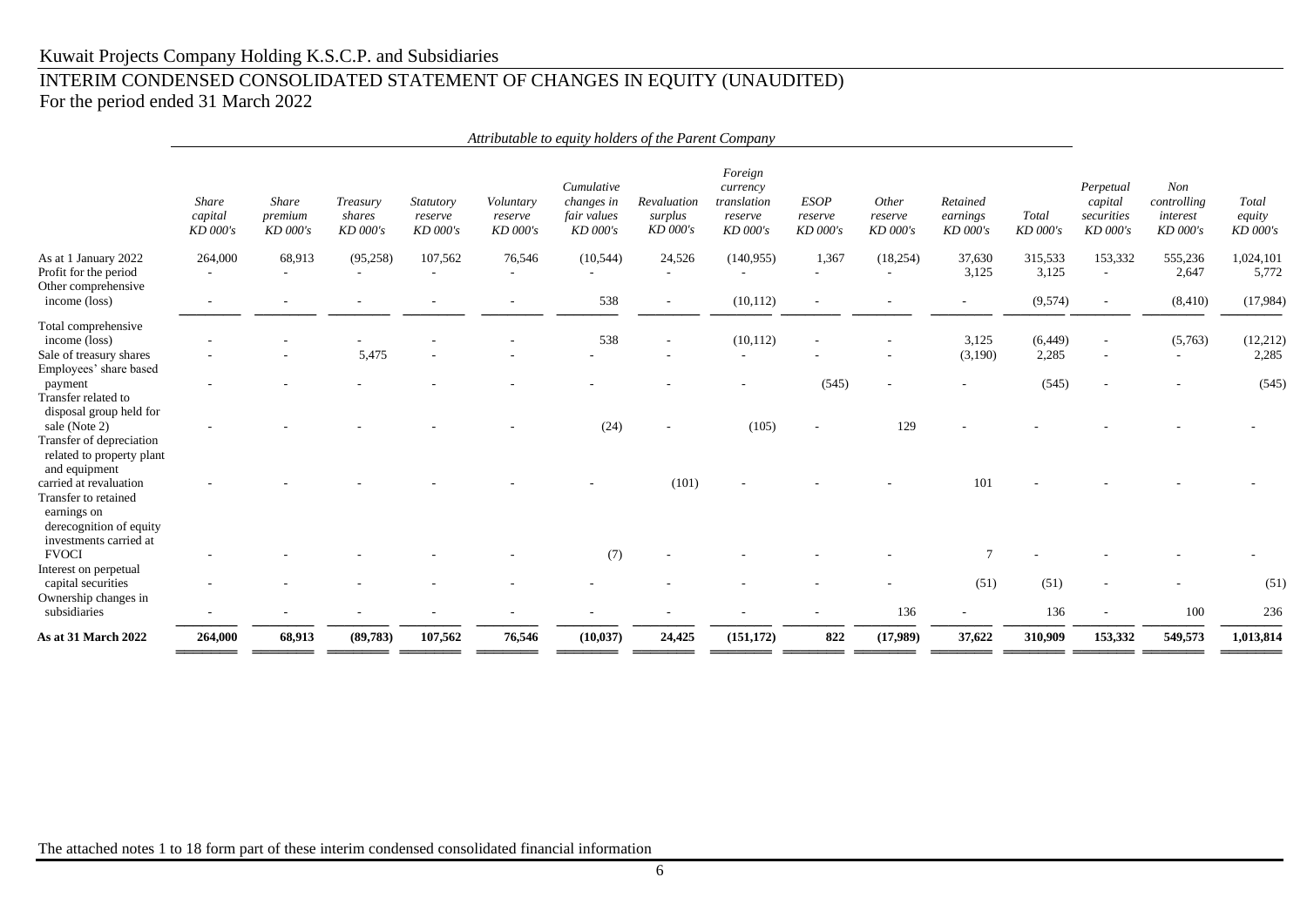# INTERIM CONDENSED CONSOLIDATED STATEMENT OF CHANGES IN EQUITY (UNAUDITED) (continued)

For the period ended 31 March 2022

|                                                                                                                                        |                                       |                                       |                                  |                                    |                                  |                                                       | Attributable to equity holders of the Parent Company      |                                    |                                     |                                    |                                |                                                |                                                   |                                  |
|----------------------------------------------------------------------------------------------------------------------------------------|---------------------------------------|---------------------------------------|----------------------------------|------------------------------------|----------------------------------|-------------------------------------------------------|-----------------------------------------------------------|------------------------------------|-------------------------------------|------------------------------------|--------------------------------|------------------------------------------------|---------------------------------------------------|----------------------------------|
|                                                                                                                                        | <b>Share</b><br>capital<br>$KD$ 000's | <b>Share</b><br>premium<br>$KD$ 000's | Treasury<br>shares<br>$KD$ 000's | Statutory<br>reserve<br>$KD$ 000's | Voluntary<br>reserve<br>KD 000's | Cumulative<br>changes in<br>fair values<br>$KD$ 000's | Foreign<br>currency<br>translation<br>reserve<br>KD 000's | <b>ESOP</b><br>reserve<br>KD 000's | <i>Other</i><br>reserve<br>KD 000's | Retained<br>earnings<br>$KD$ 000's | Total<br>KD 000's              | Perpetual<br>capital<br>securities<br>KD 000's | <b>Non</b><br>controlling<br>interest<br>KD 000's | Total<br>equity<br>KD 000's      |
| As at 31 December 2020 (as<br>previously stated)<br>Restatement                                                                        | 200,000                               | 52,913                                | (93, 151)                        | 106,821                            | 76,546                           | (19, 287)                                             | (131, 138)                                                | 2,067                              | (21, 398)<br>690                    | 27,255<br>(5, 413)                 | 200,628<br>(4,723)             | 153,332<br>$\overline{\phantom{a}}$            | 538,559<br>5,597                                  | 892,519<br>874                   |
| As at 1 January 2021<br>(restated)<br>(Loss) profit for the period<br>Other comprehensive<br>income (loss)                             | 200,000                               | 52,913                                | (93, 151)                        | 106,821                            | 76,546                           | (19, 287)<br>58                                       | (131, 138)<br>(3, 438)                                    | 2,067                              | (20,708)                            | 21,842<br>(8, 437)                 | 195,905<br>(8, 437)<br>(3,380) | 153,332                                        | 544,156<br>1,021<br>(8,980)                       | 893,393<br>(7, 416)<br>(12, 360) |
| Total comprehensive<br>income (loss)<br>Employees' share based                                                                         |                                       |                                       |                                  |                                    |                                  | 58                                                    | (3, 438)                                                  |                                    |                                     | (8, 437)                           | (11, 817)                      |                                                | (7,959)                                           | (19, 776)                        |
| payment<br>Transfer related to disposal<br>group held for sale (Note<br>2)<br><b>Transfer to retained</b><br>earnings on derecognition |                                       |                                       |                                  |                                    |                                  | 134                                                   | 99                                                        | 56                                 | (233)                               |                                    | 56                             |                                                |                                                   | 56                               |
| of equity investments<br>carried at FVOCI<br>Ownership changes in<br>subsidiaries                                                      |                                       |                                       |                                  |                                    |                                  | 238                                                   |                                                           |                                    | (1,366)                             | (238)<br>$\overline{\phantom{a}}$  | (1,366)                        |                                                | 1,461                                             | 95                               |
| As at 31 March 2021                                                                                                                    | 200,000                               | 52,913                                | (93, 151)                        | 106,821                            | 76,546                           | (18, 857)                                             | (134, 477)                                                | 2,123                              | (22, 307)                           | 13,167                             | 182,778                        | 153,332                                        | 537,658                                           | 873,768                          |
|                                                                                                                                        |                                       |                                       |                                  |                                    |                                  |                                                       |                                                           |                                    |                                     |                                    |                                |                                                |                                                   |                                  |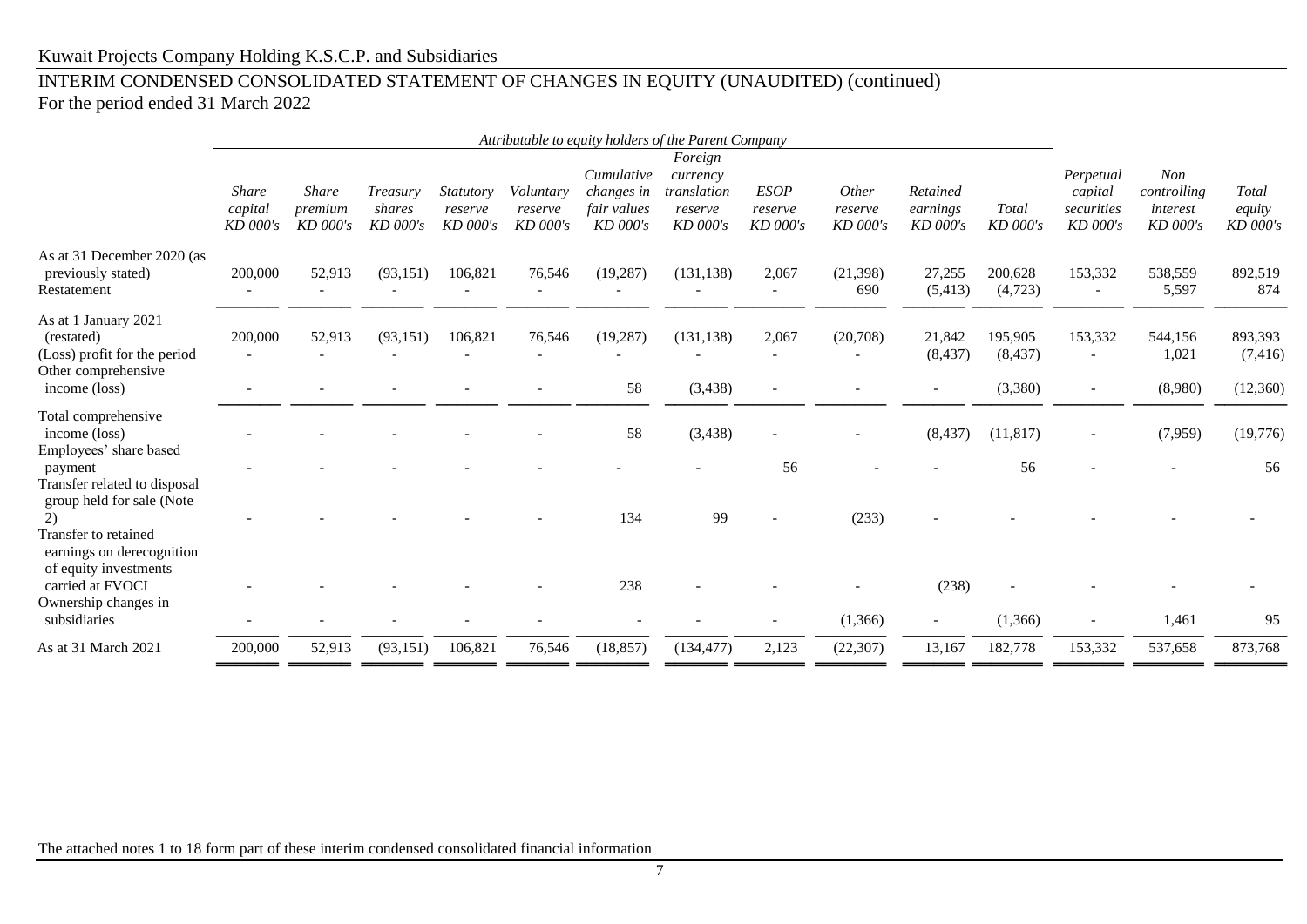# **1. CORPORATE INFORMATION**

Kuwait Projects Company Holding K.S.C.P. (the "Parent Company") is a public shareholding company registered and incorporated under the laws of the State of Kuwait on 2 August 1975 and listed on the Boursa Kuwait. The address of the Parent Company's registered office is P.O. Box 23982, Safat 13100 - State of Kuwait.

The interim condensed consolidated financial information of the Parent Company and its subsidiaries (collectively the "Group") for the three months period ended 31 March 2022 were authorised for issue in accordance with a resolution of the Board of Directors on 10 May 2022.

The principal activities of the Parent Company comprise the following:

- 1. Owning stocks and shares in Kuwaiti or non-Kuwaiti companies and shares in Kuwaiti or non-Kuwaiti limited liability companies and participating in the establishment of, lending to and managing of these companies and acting as a guarantor for these companies.
- 2. Lending money to companies in which it owns shares, guaranteeing them with third parties where the holding parent company owns 20% or more of the capital of the borrowing company.
- 3. Owning industrial equities such as patents, industrial trademarks, royalties, or any other related rights and franchising them to other companies or using them within or outside the state of Kuwait.
- 4. Owning real estate and moveable properties to conduct its operations within the limits as stipulated by law.
- 5. Employing excess funds available with the parent company by investing them in investment and real estate portfolios managed by specialized companies.

The major shareholder of the Parent Company is Al Futtooh Holding Company K.S.C. (Closed).

# **2. SIGNIFICANT ACCOUNTING POLICIES**

# **2.1 BASIS OF PREPARATION**

The interim condensed consolidated financial information of the Group have been prepared in accordance with International Accounting Standard ("IAS") 34: Interim Financial Reporting.

The accounting policies used in the preparation of the interim condensed consolidated financial information are consistent with those used in the preparation of the annual consolidated financial statements for the year ended 31 December 2021. The Group has not early adopted any other standard, interpretation or amendment that has been issued but is not yet effective.

The interim condensed consolidated financial information does not contain all information and disclosures required for full financial statements prepared in accordance with IFRS and should be read in conjunction with the Group's annual consolidated financial statements for the year ended 31 December 2021.

In the opinion of management, all adjustments consisting of normal recurring accruals considered necessary for a fair presentation have been included. Further, results for the three months period ended 31 March 2022 are not necessarily indicative of the results that may be expected for the financial year ending 31 December 2022.

The interim condensed consolidated financial information is presented in Kuwaiti Dinars ("KD") and all values are rounded to the nearest KD thousand except when otherwise indicated.

The Group's subsidiaries Burgan Bank and North Africa Holding Company classified their investments in Bank of Baghdad and Egyptian International Medical Center as disposal group held for sale. The Group has classified the related components under other assets ,other liabilities and other reserves.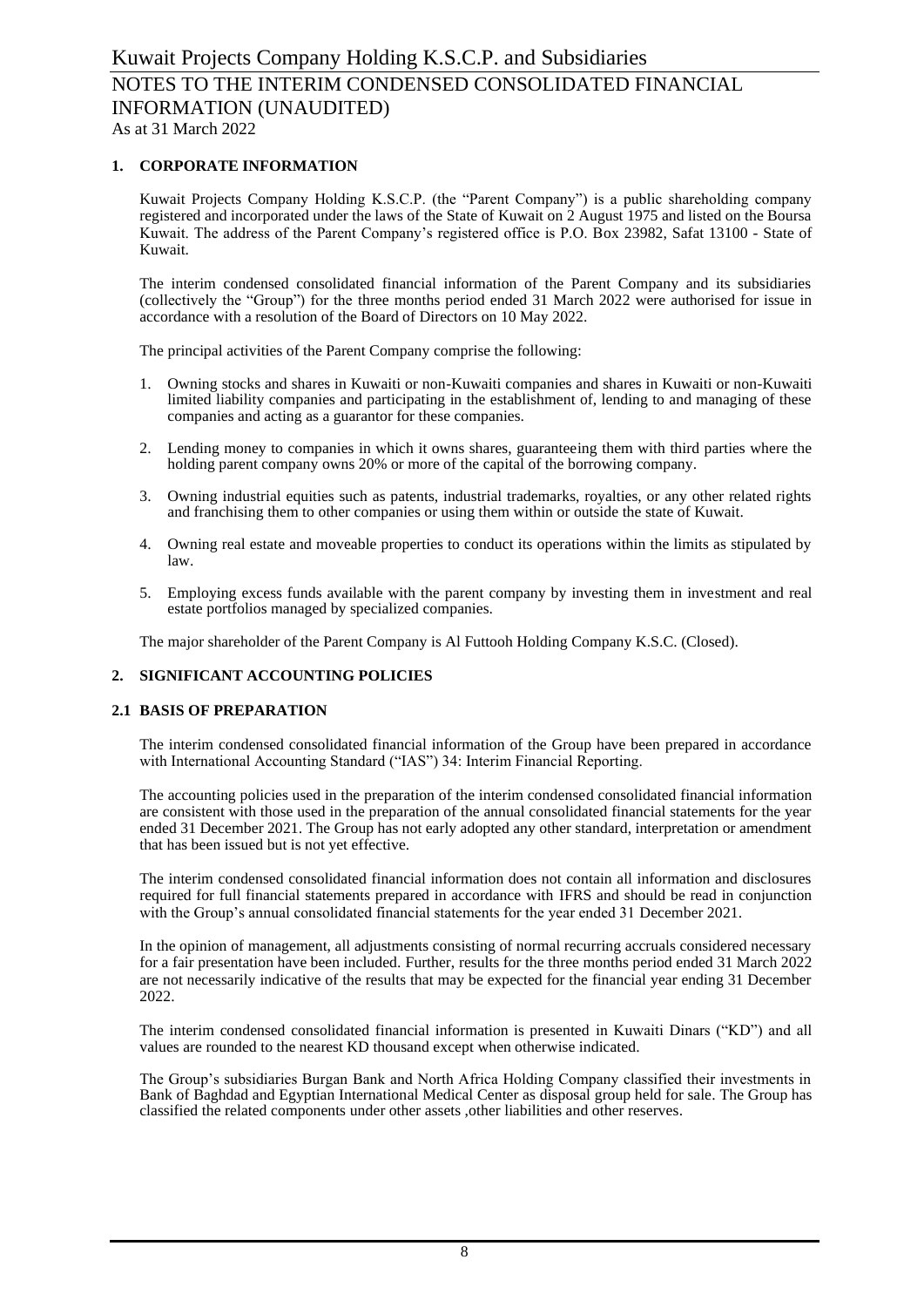# **2. SIGNIFICANT ACCOUNTING POLICIES (continued)**

#### **2.2 SIGNIFICANT ACCOUNTING JUDGMENTS, ESTIMATES AND ASSUMPTIONS**

#### **Use of Estimates and Judgments**

The preparation of interim condensed consolidated financial information requires management to make judgements, estimates, and assumptions that affect the application of accounting policies and reported amounts of assets and liabilities, income and expenses. Actual results may differ from these estimates. In preparing these interim condensed consolidated financial information, significant judgement is exercised by management in applying the Group's accounting policies. The key sources of estimation uncertainty are consistent with the annual audited consolidated financial statements of the Group for the year ended 31 December 2021.

# **2.3 AMENDMENTS ON THE APPLIED STANDARDS**

Amended IFRS standards that are effective for the current period are as follows:

#### *Reference to the Conceptual Framework – Amendments to IFRS 3*

In May 2020, the IASB issued Amendments to IFRS 3 Business Combinations - Reference to the Conceptual Framework. The amendments are intended to replace a reference to the Framework for the Preparation and Presentation of Financial Statements, issued in 1989, with a reference to the Conceptual Framework for Financial Reporting issued on 29 March 2018 without significantly changing its requirements.

The Board also added an exception to the recognition principle of IFRS 3 to avoid the issue of potential 'day 2' gains or losses arising for liabilities and contingent liabilities that would be within the scope of IAS 37 or IFRIC 21 Levies, if incurred separately.

At the same time, the Board decided to clarify existing guidance in IFRS 3 for contingent assets that would not be affected by replacing the reference to the Framework for the Preparation and Presentation of Financial Statements.

The amendments are effective for annual reporting periods beginning on or after 1 January 2022 and apply prospectively. These amendments have no material impact on the interim condensed consolidated financial information.

#### *Amendments to IAS 16 – Property, Plant and Equipment: Proceeds before Intended Use*

In May 2020, the IASB issued Property, Plant and Equipment — Proceeds before Intended Use, which prohibits entities deducting from the cost of an item of property, plant and equipment, any proceeds from selling items produced while bringing that asset to the location and condition necessary for it to be capable of operating in the manner intended by management. Instead, an entity recognises the proceeds from selling such items, and the costs of producing those items, in consolidated profit or loss.

The amendment is effective for annual reporting periods beginning on or after 1 January 2022 and must be applied retrospectively to items of property, plant and equipment made available for use on or after the beginning of the earliest period presented when the entity first applies the amendment. These amendments have no material impact on the interim condensed consolidated financial information.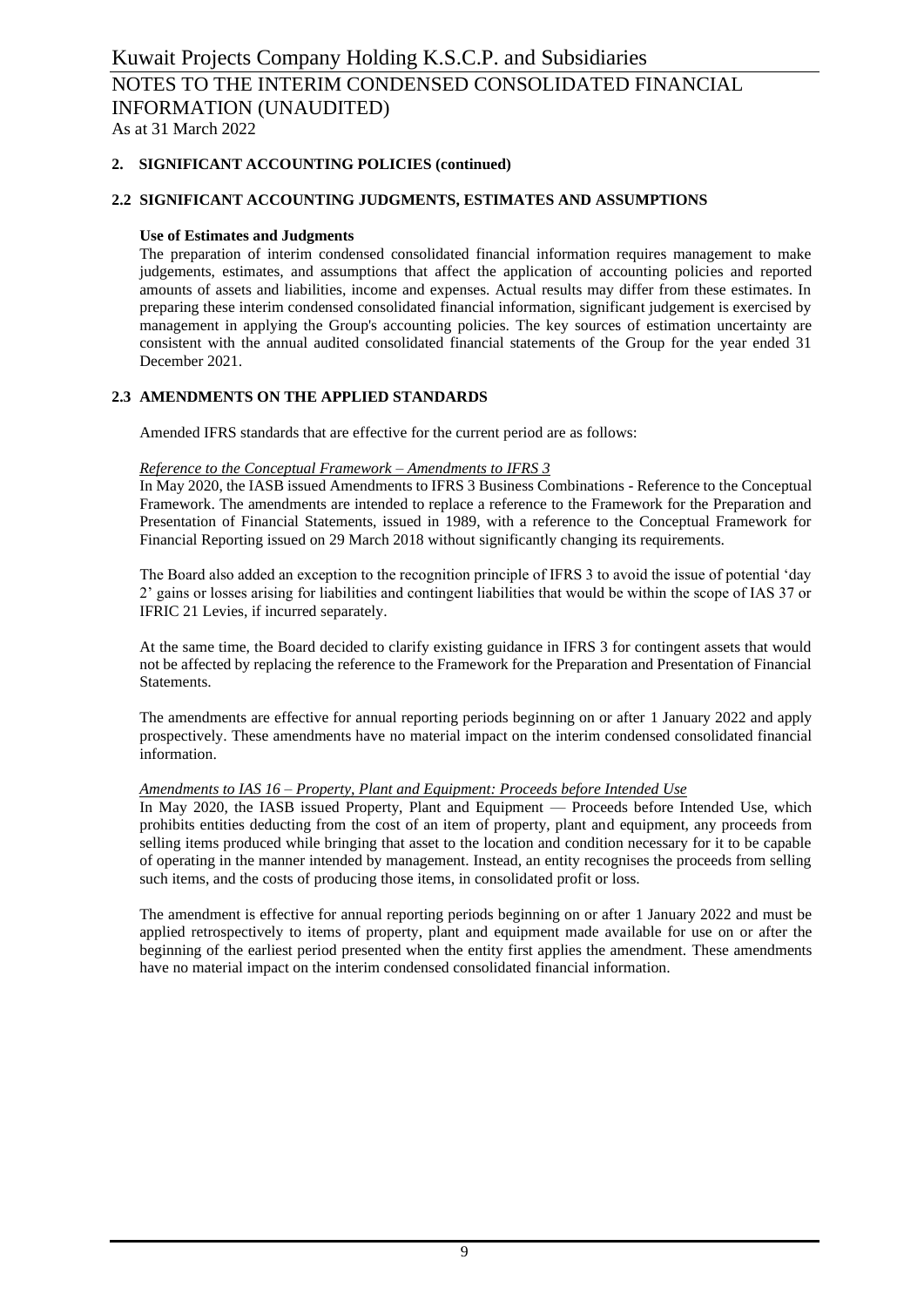# **2. SIGNIFICANT ACCOUNTING POLICIES (continued)**

### **2.3 AMENDMENTS ON THE APPLIED STANDARDS (continued)**

#### *Amendments to IAS 37 – Onerous Contracts: Costs of Fulfilling a Contract*

In May 2020, the IASB issued amendments to IAS 37 to specify which costs an entity needs to include when assessing whether a contract is onerous or loss-making.

The amendments apply a "directly related cost approach". The costs that relate directly to a contract to provide goods or services include both incremental costs and an allocation of costs directly related to contract activities. General and administrative costs do not relate directly to a contract and are excluded unless they are explicitly chargeable to the counterparty under the contract.

The amendments are effective for annual reporting periods beginning on or after 1 January 2022. The Group will apply these amendments to contracts for which it has not yet fulfilled all its obligations at the beginning of the annual reporting period in which it first applies the amendments. These amendments have no material impact on the interim condensed consolidated financial information.

# **Annual Improvements to IFRS Standards 2018-2020 cycle**

The following is the summary of the amendments from the 2018-2020 annual improvements cycle:

#### *IFRS 9 Financial Instruments - Fees in the '10 per cent' test for derecognition of financial liabilities*

The amendment clarifies the fees that an entity includes when assessing whether the terms of a new or modified financial liability are substantially different from the terms of the original financial liability. These fees include only those paid or received between the borrower and the lender, including fees paid or received by either the borrower or lender on the other's behalf. An entity applies the amendment to financial liabilities that are modified or exchanged on or after the beginning of the annual reporting period in which the entity first applies the amendment.

The amendment is effective for annual reporting periods beginning on or after 1 January 2022 with earlier adoption permitted. The Group will apply the amendments to financial liabilities that are modified or exchanged on or after the beginning of the annual reporting period in which the entity first applies the amendment. These amendments have no material impact on the interim condensed consolidated financial information.

#### **2.4 STANDARDS AND AMENDMENTS ISSUED BUT NOT YET EFFECTIVE**

#### *IFRS 17 – Insurance Contracts and its amendments*

A) In May 2017, the IASB issued IFRS 17 Insurance Contracts (IFRS 17), a comprehensive new accounting standard for insurance contracts covering recognition and measurement, presentation and disclosure. Once effective, IFRS 17 will replace IFRS 4 Insurance Contracts (IFRS 4) that was issued in 2005. IFRS 17 applies to all types of insurance contracts (i.e., life, non-life, direct insurance and re-insurance), regardless of the type of entities that issue them, as well as to certain guarantees and financial instruments with discretionary participation features.

A few scope exceptions will apply. The overall objective of IFRS 17 is to provide an accounting model for insurance contracts that is more useful and consistent for insurers. In contrast to the requirements in IFRS 4, which are largely based on grandfathering previous local accounting policies, IFRS 17 provides a comprehensive model for insurance contracts, covering all relevant accounting aspects. The core of IFRS 17 is the general model, supplemented by:

- A specific adaptation for contracts with direct participation features (the variable fee approach).
- A simplified approach (the premium allocation approach) mainly for short-duration contracts.

IFRS 17 is effective for reporting periods beginning on or after 1 January 2023 (initially effective 1 January 2021), with comparative figures required. Early application is permitted, provided the entity also applies IFRS 9 and IFRS 15 on or before the date it first applies IFRS 17.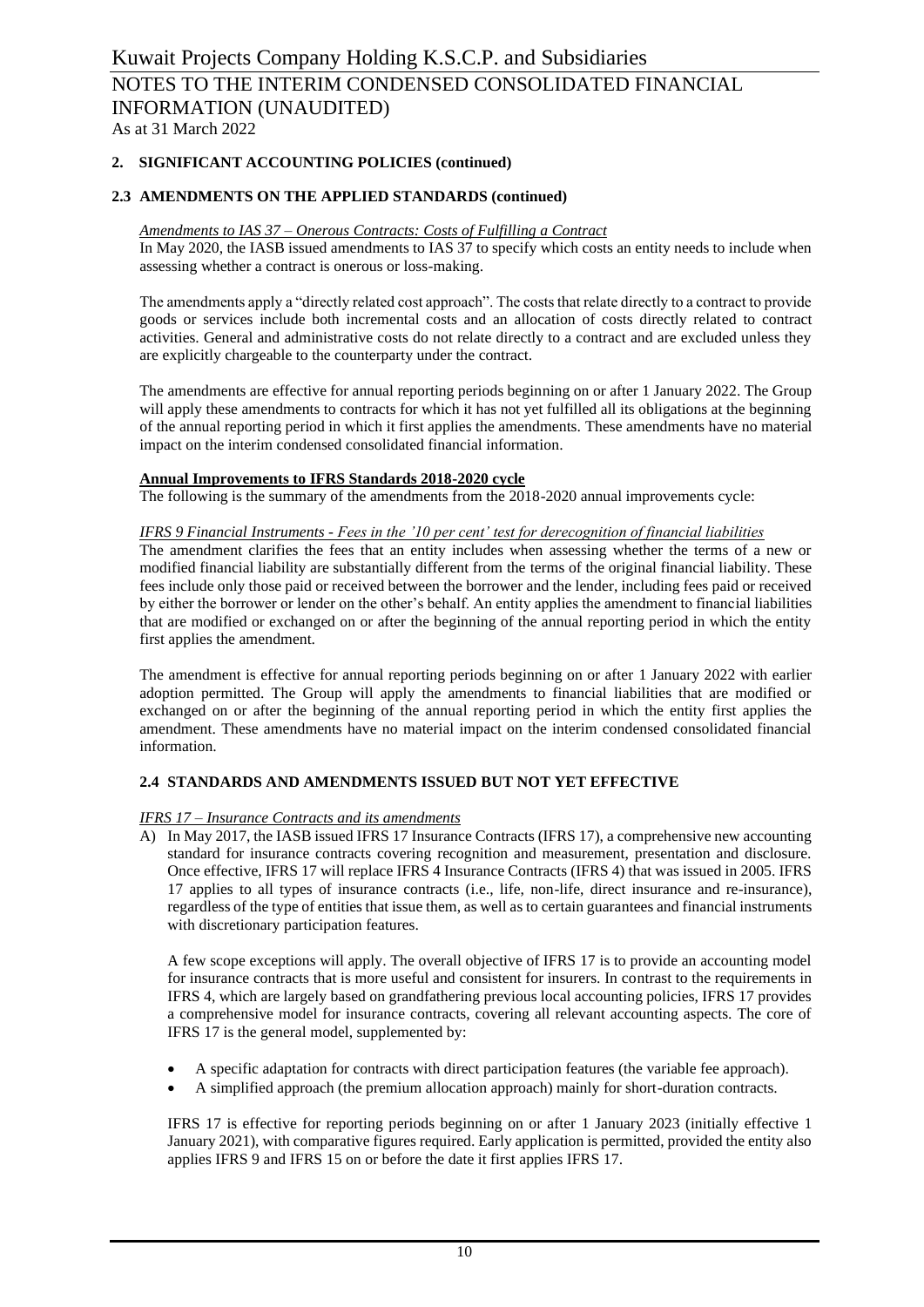# Kuwait Projects Company Holding K.S.C.P. and Subsidiaries NOTES TO THE INTERIM CONDENSED CONSOLIDATED FINANCIAL INFORMATION (UNAUDITED)

As at 31 March 2022

# **2. SIGNIFICANT ACCOUNTING POLICIES (continued)**

#### **2.4 STANDARDS AND AMENDMENTS ISSUED BUT NOT YET EFFECTIVE (continued)**

#### *IFRS 17 – Insurance Contracts and its amendments (continued)*

B) In June 2020, the IASB issued amendments to IFRS 17. These amendments follow from the Exposure Draft (ED) on proposed Amendments to IFRS 17 Insurance Contracts.

As a result of its re-deliberations, the IASB has made changes to the following main areas of IFRS 17:

- Deferral of the effective date of IFRS 17 and IFRS 9 for qualifying insurance entities by two years to annual reporting periods beginning on or after 1 January 2023)
- Scope of the standard
- Expected recovery of insurance acquisition cash flows from insurance contract renewals
- CSM relating to investment activities
- Applicability of the risk mitigation option for contracts with direct participation features
- Reinsurance contracts held expected recovery of losses on underlying onerous contracts
- Simplified presentation of insurance contracts in the statement of financial position
- Additional transition reliefs

The Group is in the process of assessing the potential impact on its interim condensed consolidated financial information resulting from the application of the standard.

#### *Amendments to IAS 1 Presentation of Financial Statements — Disclosure of Accounting Policies*

The amendments change the requirements in IAS 1 with regard to disclosure of accounting policies The amendments replace all instances of the term 'significant accounting policies' with 'material accounting policy information'. Accounting policy information is material if, when considered together with other information included in an entity's financial statements, it can reasonably be expected to influence decisions that the primary users of general purpose financial statements make on the basis of those financial statements.

The supporting paragraphs in IAS 1 are also amended to clarify that accounting policy information that relates to immaterial transactions, other events or conditions is immaterial and need not be disclosed. Accounting policy information may be material because of the nature of the related transactions, other events or conditions, even if the amounts are immaterial. However, not all accounting policy information relating to material transactions, other events or conditions is itself material.

The amendments to IAS 1 are effective for annual periods beginning on or after 1 January 2023, with earlier application permitted and are applied prospectively. These amendments do not expect to have material impact on the interim condensed consolidated financial information.

#### *Amendments to IAS 8 Accounting Policies, Changes in Accounting Estimates and Errors—Definition of Accounting Estimates*

The amendments replace the definition of a change in accounting estimates with a definition of accounting estimates. Under the new definition, accounting estimates are "monetary amounts in financial statements that are subject to measurement uncertainty".

The definition of a change in accounting estimates was deleted. However, the Board retained the concept of changes in accounting estimates in the Standard with the following clarifications:

- A change in accounting estimate that results from new information or new developments is not the correction of an error
- The effects of a change in an input or a measurement technique used to develop an accounting estimate are changes in accounting estimates if they do not result from the correction of prior period errors.

The amendments are effective for annual periods beginning on or after I January 2023 to changes in accounting policies and changes in accounting estimates that occur on or after the beginning of that period, with earlier application permitted. These amendments do not expect to have material impact on the interim condensed consolidated financial information.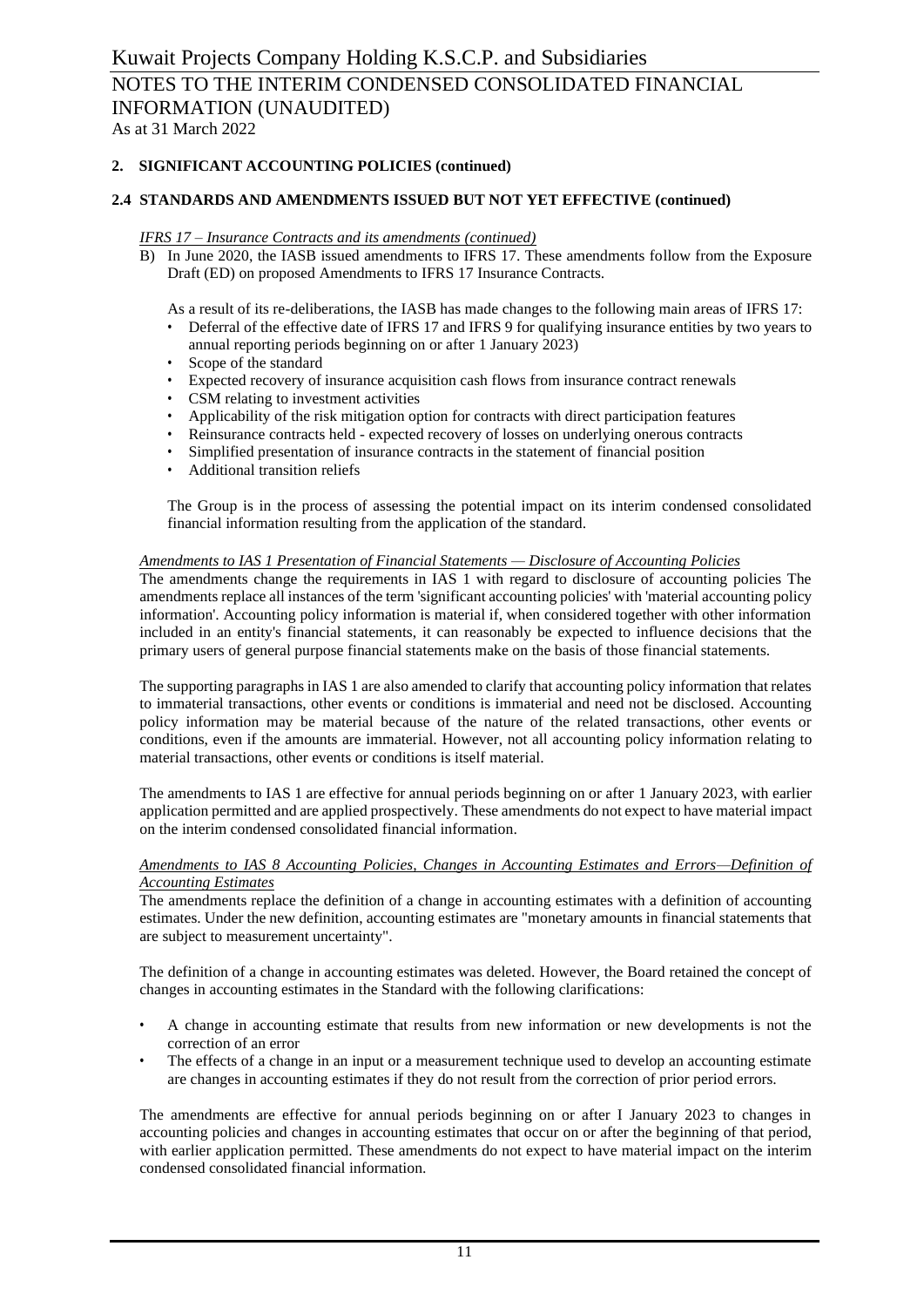# Kuwait Projects Company Holding K.S.C.P. and Subsidiaries NOTES TO THE INTERIM CONDENSED CONSOLIDATED FINANCIAL INFORMATION (UNAUDITED) As at 31 March 2022

## **2. SIGNIFICANT ACCOUNTING POLICIES (continued)**

# **2.4 STANDARDS AND AMENDMENTS ISSUED BUT NOT YET EFFECTIVE (continued)**

#### *Amendments to IAS 1 – Classification of Liabilities as Current or Non-current*

In January 2021, the IASB issued amendments to paragraphs 69 to 76 of IAS 1 to specify the requirements for classifying liabilities as current or non-current. The amendments clarify:

- What is meant by a right to defer settlement
- That a right to defer must exist at the end of the reporting period
- That classification is unaffected by the likelihood that an entity will exercise its deferral right
- That only if an embedded derivative in a convertible liability is itself an equity instrument would the terms of a liability not impact its classification.

The amendments are effective for annual reporting periods beginning on or after 1 January 2023 and must be applied retrospectively. The Group is currently assessing the impact the amendments will have on current practice and whether existing loan agreements may require renegotiation.

#### **3. CASH IN HAND AND AT BANKS**

|                                                                                                                                         |                                     | (Audited)                         |                               |
|-----------------------------------------------------------------------------------------------------------------------------------------|-------------------------------------|-----------------------------------|-------------------------------|
|                                                                                                                                         | 31 March<br>2022<br><b>KD</b> 000's | 31 December<br>2021<br>$KD$ 000's | 31 March<br>2021<br>KD 000's  |
| Cash and bank balances<br>Deposits with original maturities up to three months<br>Expected credit losses                                | 982,672<br>376,846<br>(2,753)       | 830,965<br>427,089<br>(2,690)     | 792,975<br>441,638<br>(2,813) |
| Cash and cash equivalents                                                                                                               | 1,356,765                           | 1,255,364                         | 1,231,800                     |
| Add: deposits with original maturities exceeding<br>three months                                                                        | 21,888                              |                                   | 31,198                        |
| Cash in hand and at banks as per interim<br>condensed consolidated statement of financial<br>position                                   | 1,378,653                           | 1,296,911                         | 1,262,998                     |
| Cash and cash equivalents attributable to disposal<br>group held for sale (Note 2)<br>Less: deposits with original maturities exceeding | 150,519                             | 150,086                           | 159,096                       |
| three months                                                                                                                            | (21, 888)                           | (41, 547)                         | (31, 198)                     |
| Cash and cash equivalents as per interim<br>condensed consolidated cash flow statement                                                  | 1,507,284                           | 1,405,450                         | 1,390,896                     |
|                                                                                                                                         |                                     |                                   |                               |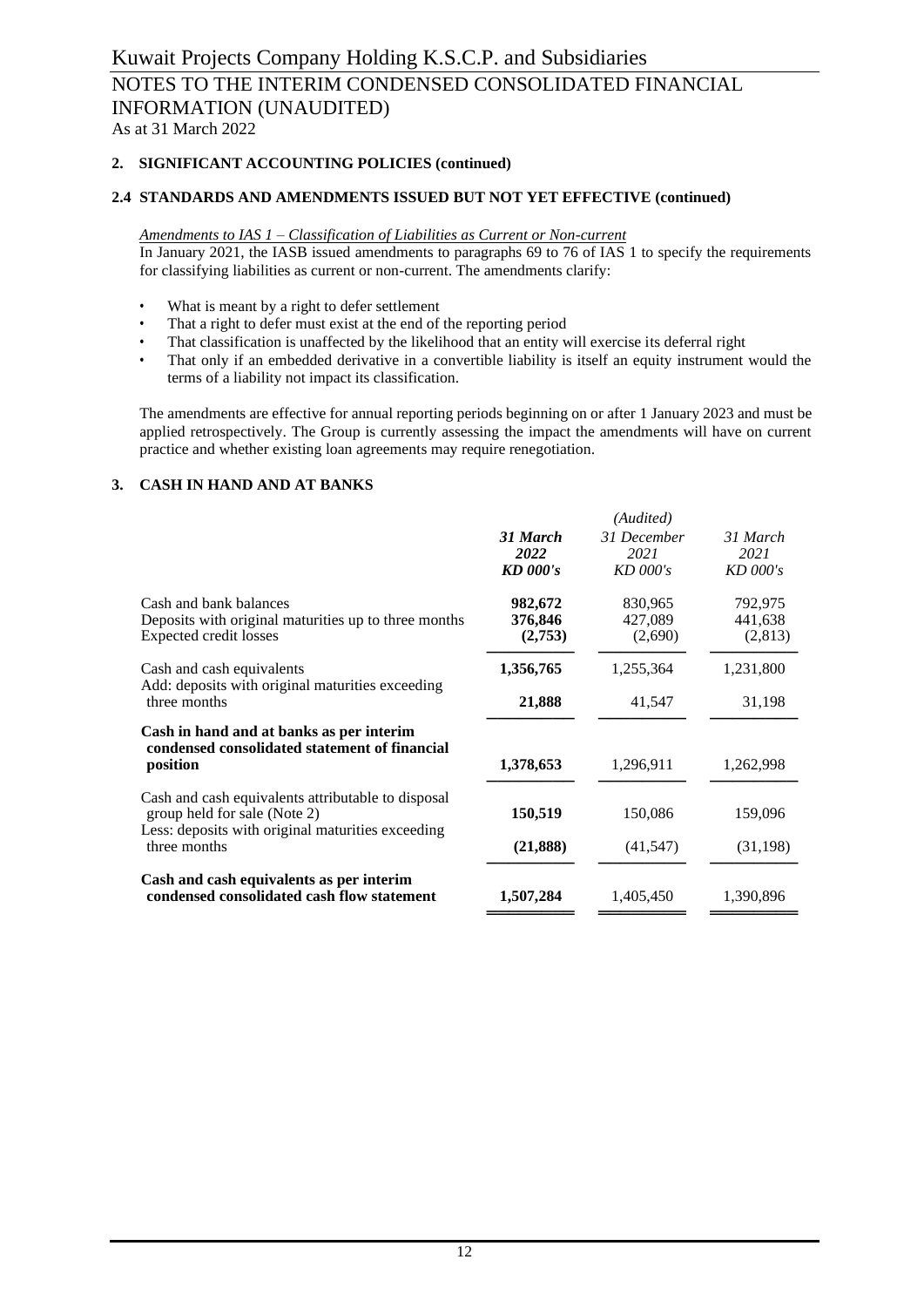As at 31 March 2022

# **4. PROVISION FOR CREDIT LOSSES**

An analysis of changes in the expected credit losses "ECL" allowances in relation to loans and advances is as follows:

|                                                                            | Stage 1<br><b>KD</b> 000's | Stage 2<br><b>KD</b> 000's | Stage 3<br><b>KD</b> 000's | <b>Total</b><br><b>KD</b> 000's |  |
|----------------------------------------------------------------------------|----------------------------|----------------------------|----------------------------|---------------------------------|--|
| <b>ECL</b> allowance                                                       |                            |                            |                            |                                 |  |
| Balance as at 1 January 2022                                               | 27,693                     | 35,750                     | 127,909                    | 191,352                         |  |
| (Recovery) / Charge during the<br>period                                   | (1,007)                    | 1,641                      | 14,523                     | 15,157                          |  |
| Amounts written off during the<br>period                                   |                            |                            | (3,323)                    | (3,323)                         |  |
| Foreign exchange                                                           | (676)                      | 3,953                      | (3,696)                    | (419)                           |  |
| As at 31 March 2022                                                        | 26,010                     | 41,344                     | 135,413                    | 202,767                         |  |
| <b>ECL</b> allowance                                                       | Stage 1<br>$KD$ 000's      | Stage 2<br>$KD$ 000's      | Stage 3<br>KD 000's        | Total<br>$KD$ 000's             |  |
| Balance as at 1 January 2021                                               | 39,942                     | 46,068                     | 149,852                    | 235,862                         |  |
| (Recovery) / Charge during the<br>period<br>Amounts written off during the | (7,933)                    | (12, 469)                  | 36,838                     | 16,436                          |  |
| period                                                                     |                            |                            | (24,279)                   | (24,279)                        |  |
| Foreign exchange                                                           | 127                        | 923                        | (2,749)                    | (1,699)                         |  |
| As at 31 March 2021                                                        | 32,136                     | 34,522                     | 159,662                    | 226,320                         |  |

Following is the stage wise break-up of the gross carrying amount of loans and advances:

|                     | Stage 1         | Stage 2    | Stage 3    | <b>T</b> otal |
|---------------------|-----------------|------------|------------|---------------|
|                     | <b>KD</b> 000's | $KD$ 000's | $KD$ 000's | $KD$ 000's    |
| Loans and advances  | 4,368,735       | 661,476    | 275,683    | 5,305,894     |
| ECL allowance       | (26, 010)       | (41, 344)  | (135, 413) | (202,767)     |
| As at 31 March 2022 | 4,342,725       | 620,132    | 140,270    | 5,103,127     |
|                     | Stage 1         | Stage 2    | Stage 3    | Total         |
|                     | $KD$ 000's      | $KD$ 000's | $KD$ 000's | $KD$ 000's    |
| Loans and advances  | 3,931,027       | 658,455    | 411,831    | 5,001,313     |
| ECL allowance       | (32, 136)       | (34, 522)  | (159,662)  | (226,320)     |
| As at 31 March 2021 | 3,898,891       | 623,933    | 252,169    | 4,774,993     |

Provision for credit losses recognised in the interim condensed consolidated income statement also includes "ECL" charge on cash in hand and at banks of KD 63 thousand (31 March 2021: ECL recovery of KD 133 thousand), ECL charge on other debt securities of KD 53 thousand (31 March 2021: ECL charge of KD 82 thousand), and ECL charge on other assets of KD 275 thousand (31 March 2021: ECL charge of KD 1,212 thousand). ECL recovery on non-cash facilities of KD 566 thousand (31 March 2021: ECL charge of KD 3,022 thousand).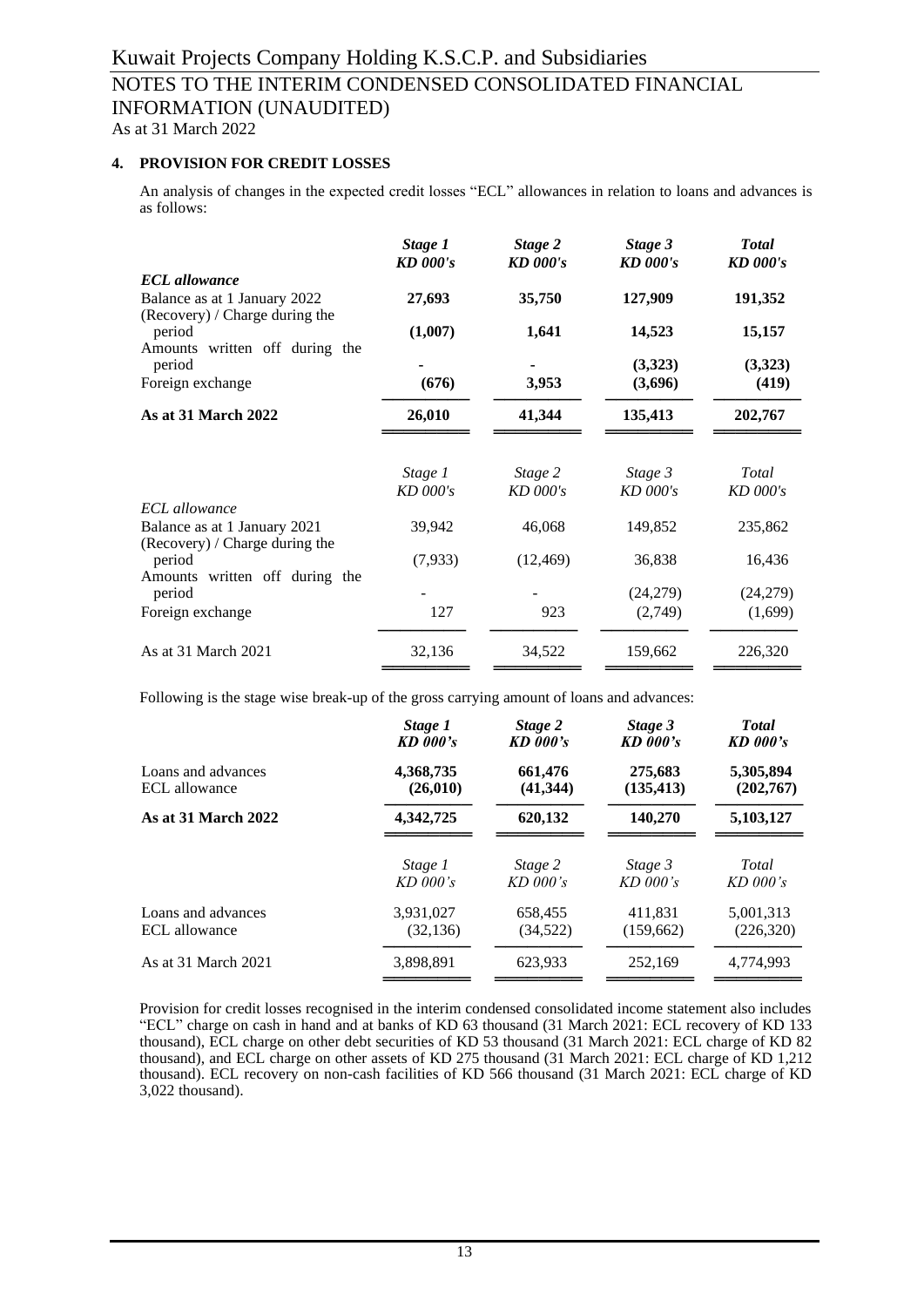As at 31 March 2022

# **5. LOANS PAYABLE**

|                                                            |                         | (Audited)          |                    |
|------------------------------------------------------------|-------------------------|--------------------|--------------------|
|                                                            | 31 March                | 31 December        | 31 March           |
|                                                            | 2022<br><b>KD</b> 000's | 2021<br>$KD$ 000's | 2021<br>$KD$ 000's |
| By the Parent Company:<br>Loans with maturity above 1 year | 20,000                  |                    | 20,000             |
| By the subsidiaries:                                       |                         |                    |                    |
| Loans with maturity within 1 year                          | 93,853                  | 91,207             | 51,126             |
| Loans with maturity above 1 year                           | 831,264                 | 830,896            | 693,709            |
|                                                            | 945,117                 | 922,103            | 764,835            |
|                                                            |                         |                    |                    |

#### **6. BONDS**

|                                                                                                                                |                                     | (Audited)                       |                              |
|--------------------------------------------------------------------------------------------------------------------------------|-------------------------------------|---------------------------------|------------------------------|
|                                                                                                                                | 31 March<br>2022<br><b>KD</b> 000's | 31 December<br>2021<br>KD 000's | 31 March<br>2021<br>KD 000's |
| <b>Issued by the Parent Company:</b><br>Fixed interest of 5.25% per annum and maturing on<br>28 December 2024                  | 35,811                              | 35,795                          | 35,749                       |
| Floating interest of 2.25% per annum above the CBK<br>discount rate and maturing on 28 December 2024                           | 63,664                              | 63,636                          | 63,555                       |
| Fixed rate bond at 5.50% per annum and maturing on<br>8 November 2023                                                          | 13,962                              | 13,957                          | 13,941                       |
| Floating rate bonds at 2.25% per annum plus CBK<br>discount rate (Capped at 6.5% per annum) and<br>maturing on 8 November 2023 | 85,772                              | 85,740                          | 85,640                       |
| <b>Issued by subsidiaries:</b><br>Fixed interest of 5.75% per annum and maturing on<br>19 April 2023                           | 32,150                              | 32,150                          | 32,150                       |
| Floating interest of 2.5% per annum above the CBK<br>discount rate and maturing on 19 April 2023                               | 27,850                              | 27,850                          | 27,850                       |
| Fixed interest of 4.125% per annum matured and<br>repaid on 30 December 2021                                                   |                                     |                                 | 99,897                       |
| Fixed interest of 6% per annum and maturing on 26<br><b>July 2023</b>                                                          | 14,900                              | 14,900                          | 14,900                       |
| Floating interest of 2.75% per annum above the CBK<br>discount rate (capped at 7% per annum) and<br>maturing on 26 July 2023   | 25,100                              | 25,100                          | 25,100                       |
| Fixed rate of 5% per annum and maturing on 15<br>October 2023                                                                  | 4,723                               | 4,700                           | 4,698                        |
| Fixed rate of 2.75% per annum and maturing on 15<br>December 2031                                                              | 151,233                             | 150,498                         | 150,345                      |
| Less: inter-group eliminations                                                                                                 | 455,165<br>(20,500)                 | 454,326<br>(20,500)             | 553,825<br>(21, 550)         |
|                                                                                                                                | 434,665                             | 433,826                         | 532,275                      |
|                                                                                                                                |                                     |                                 |                              |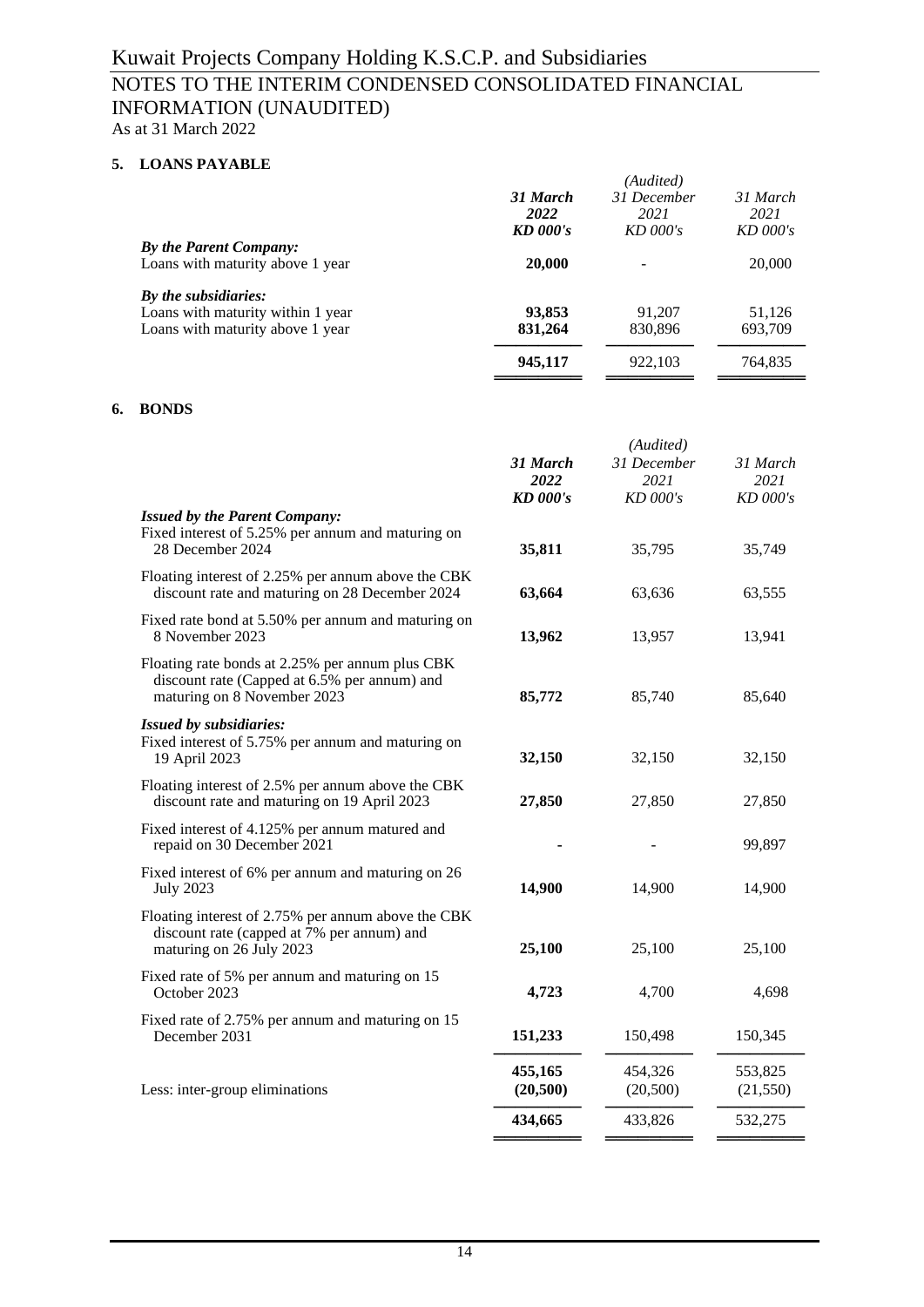As at 31 March 2022

# **7. MEDIUM TERM NOTES**

|                                                                                                                                                                                                                                                                                                                                                     |                  | (Audited)           |                    |
|-----------------------------------------------------------------------------------------------------------------------------------------------------------------------------------------------------------------------------------------------------------------------------------------------------------------------------------------------------|------------------|---------------------|--------------------|
|                                                                                                                                                                                                                                                                                                                                                     | 31 March<br>2022 | 31 December<br>2021 | 31 March<br>2021   |
|                                                                                                                                                                                                                                                                                                                                                     | $KD$ 000's       | $KD$ 000's          | $KD$ 000's         |
| Euro medium term notes (EMTN) issued by the<br><b>Parent Company through a SPE:</b><br>Fixed rate notes amounting to US\$ 500 million<br>having a term of 10 years maturing on 23 February<br>2027 and carrying a coupon interest rate of 4.5%<br>per annum payable on a semi-annual basis. These<br>notes are listed on the London Stock Exchange. | 149,553          | 148,758             | 148,393            |
| Fixed rate notes amounting to US\$ 500 million<br>having a term of 7 years maturing on 15 March<br>2023 and carrying a coupon interest rate of 5% per<br>annum payable on a semi-annual basis. These<br>notes are listed on the London Stock Exchange.                                                                                              | 151,950          | 151,250             | 151,200            |
| Fixed rate notes amounting to US\$ 500 million<br>having a term of 7 years maturing on 29 October<br>2026 and carrying a coupon interest rate of 4.229%<br>per annum payable on a semi-annual basis. These<br>notes are listed on the London Stock Exchange.                                                                                        | 151,717          | 151,007             | 150,924            |
| <b>Issued by subsidiaries through SPEs:</b><br>Fixed rate notes amounting to US\$ 500 million<br>having a term of 5 years maturing on 14 September<br>2021 and carrying a coupon interest rate of 3.125%<br>per annum. These notes are listed on the Irish<br>Stock Exchange. These notes were repaid on 14                                         |                  |                     |                    |
| September 2021.                                                                                                                                                                                                                                                                                                                                     |                  |                     | 151,065            |
| Less: inter-group eliminations                                                                                                                                                                                                                                                                                                                      | 453,220<br>(907) | 451,015<br>(902)    | 601,582<br>(1,783) |
|                                                                                                                                                                                                                                                                                                                                                     | 452,313          | 450,113             | 599,799            |
|                                                                                                                                                                                                                                                                                                                                                     |                  |                     |                    |

# **8. SHAREHOLDER'S CAPITAL, SHARE PREMIUM, TREASURY SHARES AND APPROPRIATIONS**

#### **a) Share capital**

|                                                       |                 | (Audited)   |            |
|-------------------------------------------------------|-----------------|-------------|------------|
|                                                       | 31 March        | 31 December | 31 March   |
|                                                       | 2022            | 2021        | 2021       |
|                                                       | <b>KD</b> 000's | $KD$ 000's  | $KD$ 000's |
| Authorised share capital (shares of 100 fils each)    | 300,000         | 300,000     | 200,000    |
| Issued and fully paid-up capital (shares of 100 fils) |                 |             |            |
| each) $*$                                             | 264,000         | 264,000     | 200,000    |
|                                                       |                 |             |            |

\* This comprises 2,142,369,362 shares (31 December 2021: 2,142,369,362 shares and 31 March 2021: 1,502,369,362 shares) which are fully paid up in cash, whereas 497,630,638 shares (31 December 2021: 497,630,638 shares and 31 March 2021: 497,630,638 shares) were issued as bonus shares.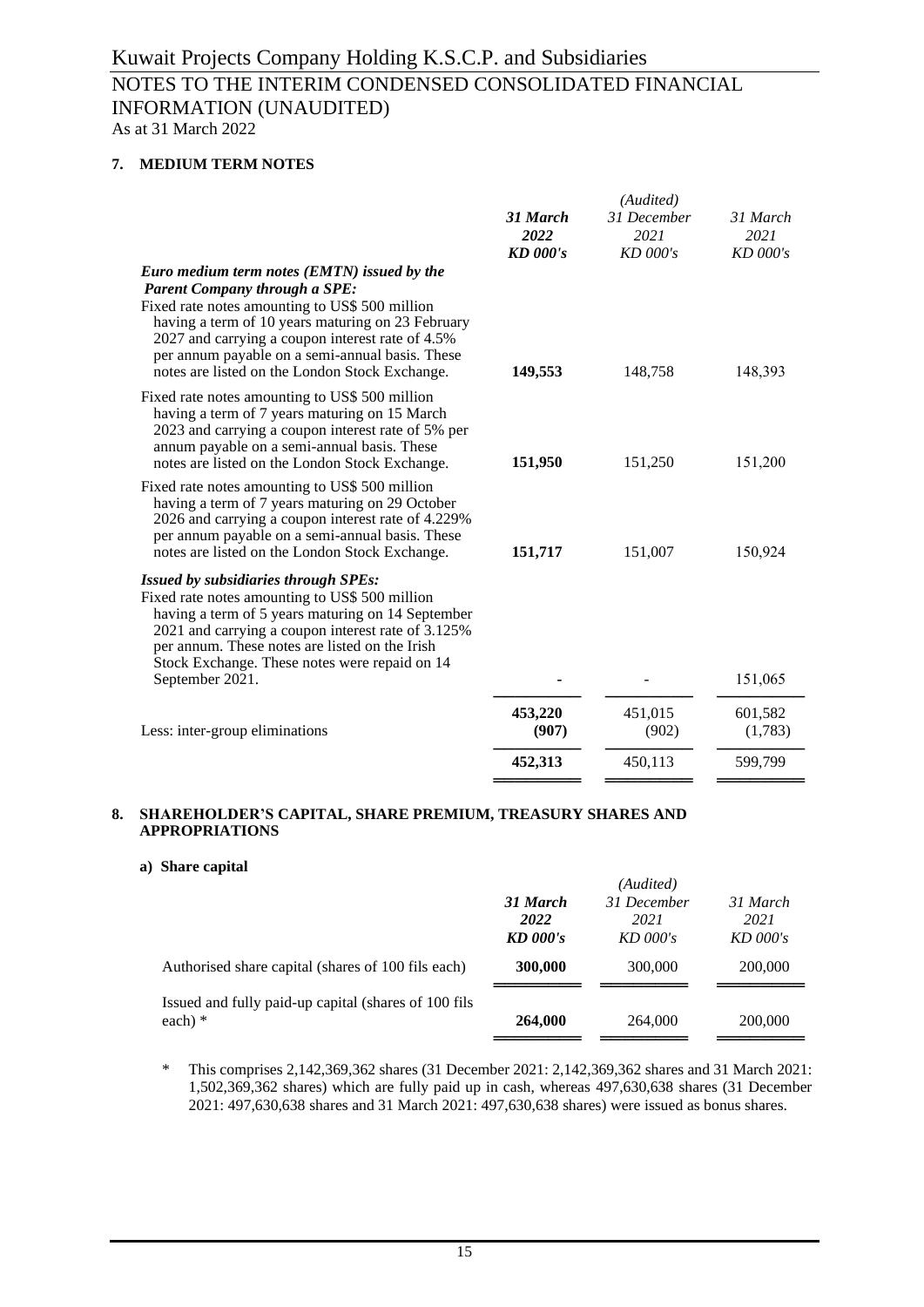As at 31 March 2022

#### **8. SHAREHOLDER'S CAPITAL, SHARE PREMIUM, TREASURY SHARES AND APPROPRIATIONS (continued)**

#### **b) Share premium**

The share premium is not available for distribution.

#### **c) Treasury shares**

|                                    | 31 March<br>2022 | (Audited)<br>31 December<br>2021 | 31 March<br>2021 |
|------------------------------------|------------------|----------------------------------|------------------|
| Number of treasury shares (shares) | 203, 384, 207    | 215.786.142                      | 187.371.442      |
| Percentage of capital              | 7.70%            | 8.17%                            | 9.37%            |
| Market value $(KD 000's)$          | 40,880           | 30.642                           | 30,542           |

Reserves equivalent to the cost of the treasury shares held are not available for distribution.

# **d) Dividend**

Subsequent to the reporting period , on 25 April 2022, the shareholders Annual General Assembly approved the distribution of cash dividend of 5 fils per share for the year ended 31 December 2021 (for the year ended 31 December 2020: 5 fils per share) to the Parent Company's shareholders on record as at the record date.

# **e) Capital increase**

On 15 April 2021, the Extra Ordinary General Assembly approved the Parent Company's capital Increase and authorize the Board of Directors of the Parent Company to proceed with the capital call. The Board of Directors of the Parent Company passed a resolution to increase the Parent Company's capital through the issuance of 640,000,000 shares at an offer price of 125 fils per share which includes a nominal value of 100 fils per share and a share premium of 25 fils per share, after obtaining necessary approvals from regulatory bodies. The rights issue were fully subscribed resulting in an increase in share capital of KD 64,000 thousand and share premium of KD 16,000 thousand.

# **9. INVESTMENT INCOME**

|                                                                                                                                                                                                                          | <b>Three months ended</b><br>31 March |                    |
|--------------------------------------------------------------------------------------------------------------------------------------------------------------------------------------------------------------------------|---------------------------------------|--------------------|
|                                                                                                                                                                                                                          | 2022<br><b>KD</b> 000's               | 2021<br>$KD$ 000's |
| Gain on sale of financial assets at fair value through profit or loss<br>Unrealised gain on financial assets at fair value through profit or loss<br>(Loss) gain on sale of debt instruments at fair value through other | 1,501<br>4,472                        | 769<br>7,578       |
| comprehensive income                                                                                                                                                                                                     | (345)                                 | 496                |
| Dividend income                                                                                                                                                                                                          | 1,341                                 | 430                |
| Gain on sale of investment properties                                                                                                                                                                                    |                                       | 31                 |
|                                                                                                                                                                                                                          | 6,969                                 | 9,304              |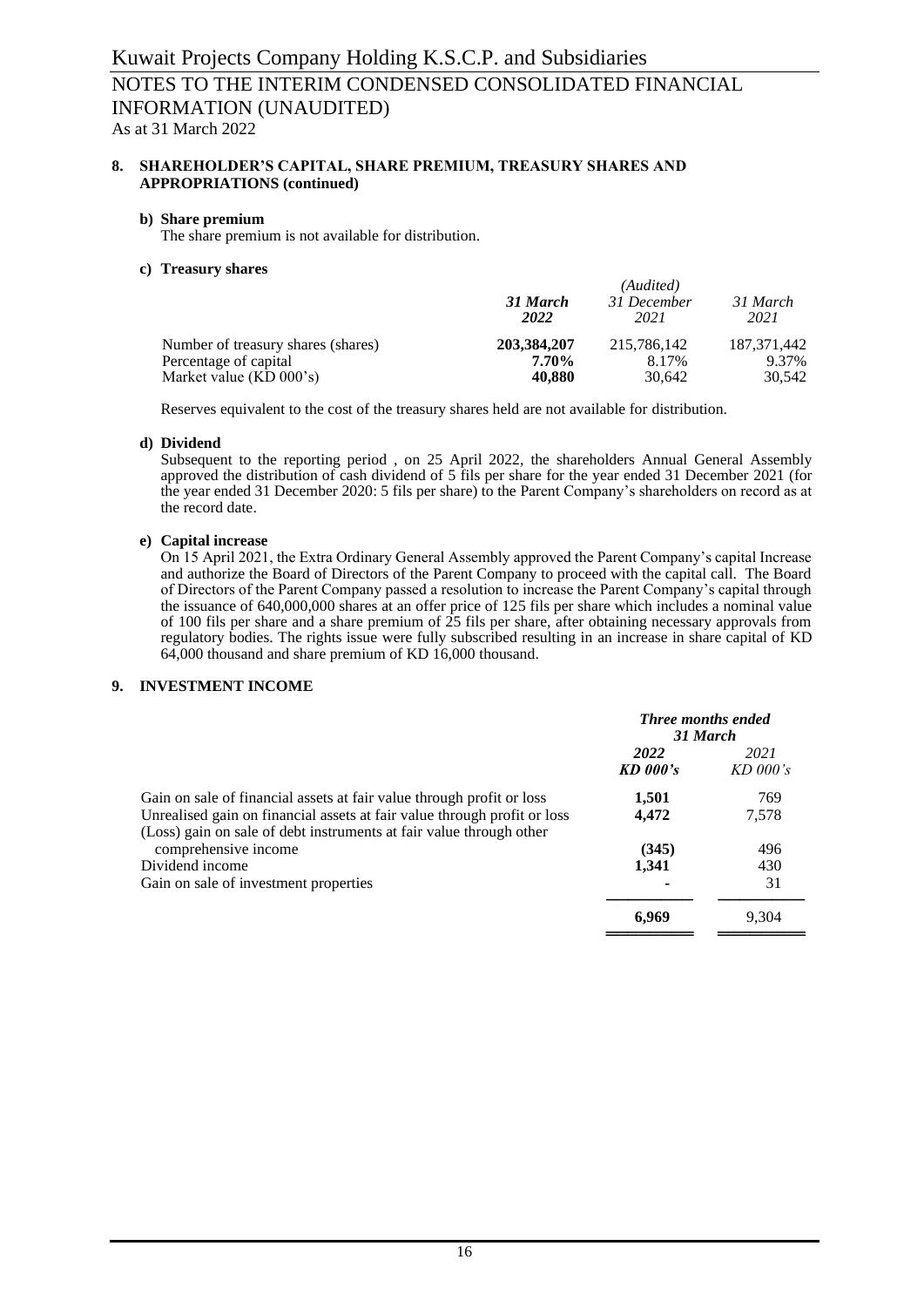As at 31 March 2022

## **10. EARNINGS (LOSS) PER SHARE**

#### *Basic:*

Basic earnings (loss) per share is computed by dividing the profit (loss) for the period attributable to equity holders of the Parent Company after interest on perpetual capital securities by the weighted average number of shares outstanding during the period, as follows:

|                                                                                                                           | <b>Three months ended</b><br>31 March |                       |  |
|---------------------------------------------------------------------------------------------------------------------------|---------------------------------------|-----------------------|--|
|                                                                                                                           | 2022<br>KD 000's                      | $2021*$<br>$KD$ 000's |  |
| <b>Basic earnings (loss) per share:</b>                                                                                   |                                       |                       |  |
| Profit (loss) for the period attributable to the equity holders of the Parent<br>Company from continuing operations       | 3,125                                 | (9,019)               |  |
| Profit for the period attributable to the equity holders of the Parent<br>Company from a discontinued operation (Note 11) |                                       | 582                   |  |
| Profit (loss) for the period attributable to the equity holders of the<br>Parent Company                                  | 3,125                                 | (8, 437)              |  |
|                                                                                                                           | <b>Shares</b>                         | <b>Shares</b>         |  |
| <b>Number of shares outstanding:</b>                                                                                      |                                       |                       |  |
| Issued and fully paid-up capital                                                                                          | 2,640,000,000                         | 2,062,950,820         |  |
| Weighted average number of treasury shares                                                                                | (210, 558, 656)                       | (193, 269, 035)       |  |
| Weighted average number of outstanding shares                                                                             | 2,429,441,344                         | 1,869,681,785         |  |
|                                                                                                                           | <b>Fils</b>                           | Fils                  |  |
| Basic earnings (loss) per share                                                                                           | 1.3                                   | (4.5)                 |  |
| Basic earnings (loss) per share from continuing operations                                                                | 1.3                                   | (4.8)                 |  |
| Basic earnings per share from discontinued operation                                                                      |                                       | 0.3                   |  |
|                                                                                                                           |                                       |                       |  |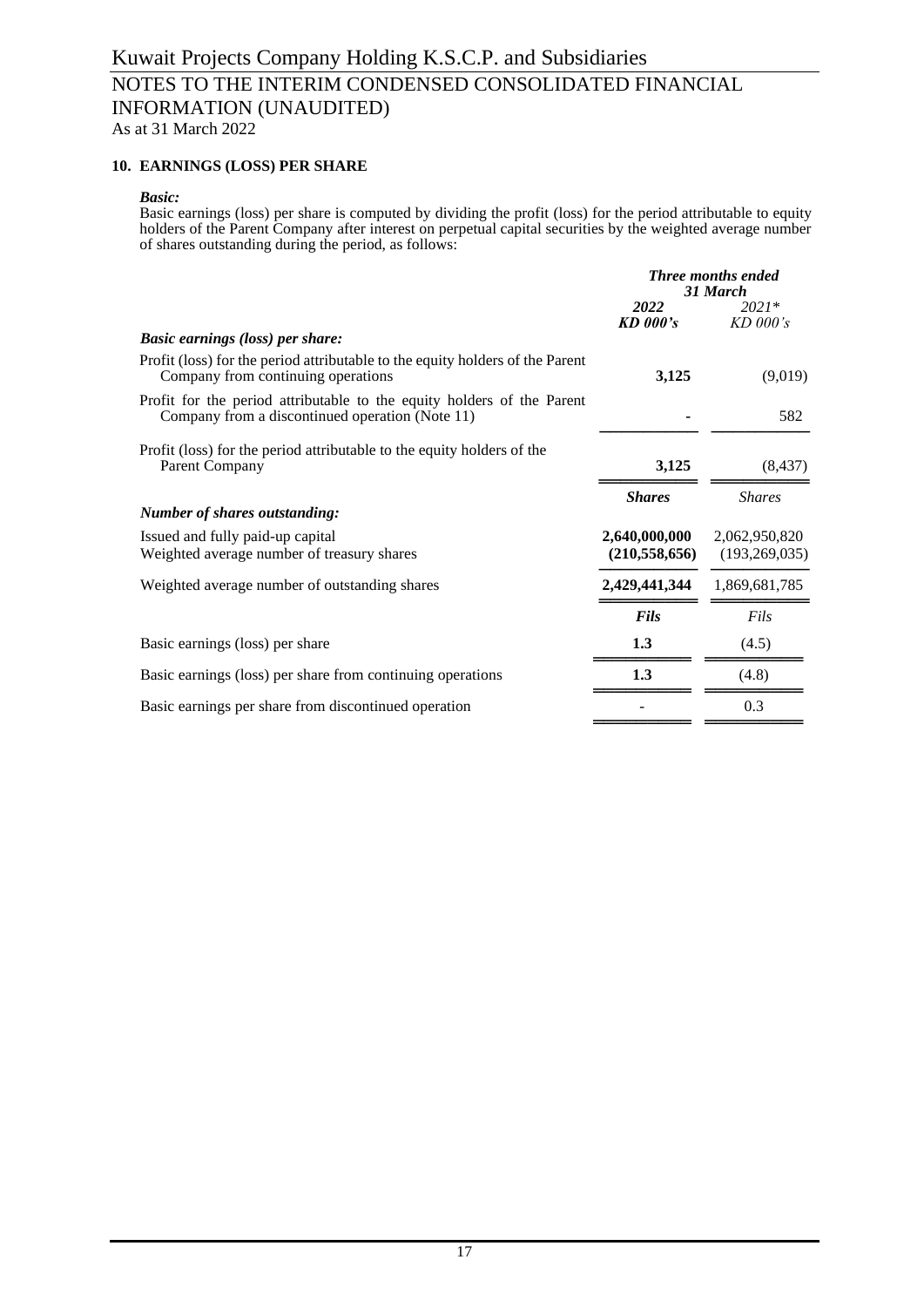# **10. EARNINGS (LOSS) PER SHARE (continued)**

#### *Diluted:*

Diluted earnings (loss) per share is calculated by dividing the profit (loss) for the period attributable to the equity holders of the Parent Company after interest on perpetual capital securities adjusted for the effect of decrease in profit due to exercise of potential ordinary shares of subsidiaries by the weighted average number of ordinary shares outstanding during the period plus the weighted average number of ordinary shares that would be issued on the conversion of all employee's stock options. The Parent Company has outstanding share options, issued under the Employee Stock Options Plan (ESOP), which may have a dilutive effect on earnings.

| <b>Three months ended</b><br>31 March |                                |
|---------------------------------------|--------------------------------|
| 2022<br>$KD$ 000's                    | $2021*$<br>$KD$ 000's          |
|                                       |                                |
| 3,125                                 | (9,019)                        |
|                                       | 582                            |
| 3,125                                 | (8, 437)                       |
| <b>Shares</b><br>2,429,441,344        | <b>Shares</b><br>1,869,681,785 |
| <b>Fils</b>                           | Fils                           |
| 1.3                                   | (4.5)                          |
| 1.3                                   | (4.8)                          |
|                                       | 0.3                            |
|                                       |                                |

\* Basic and diluted earnings (loss) per share for the period ended 31 March 2021 has been restated to reflect the rights issue (Note 8e).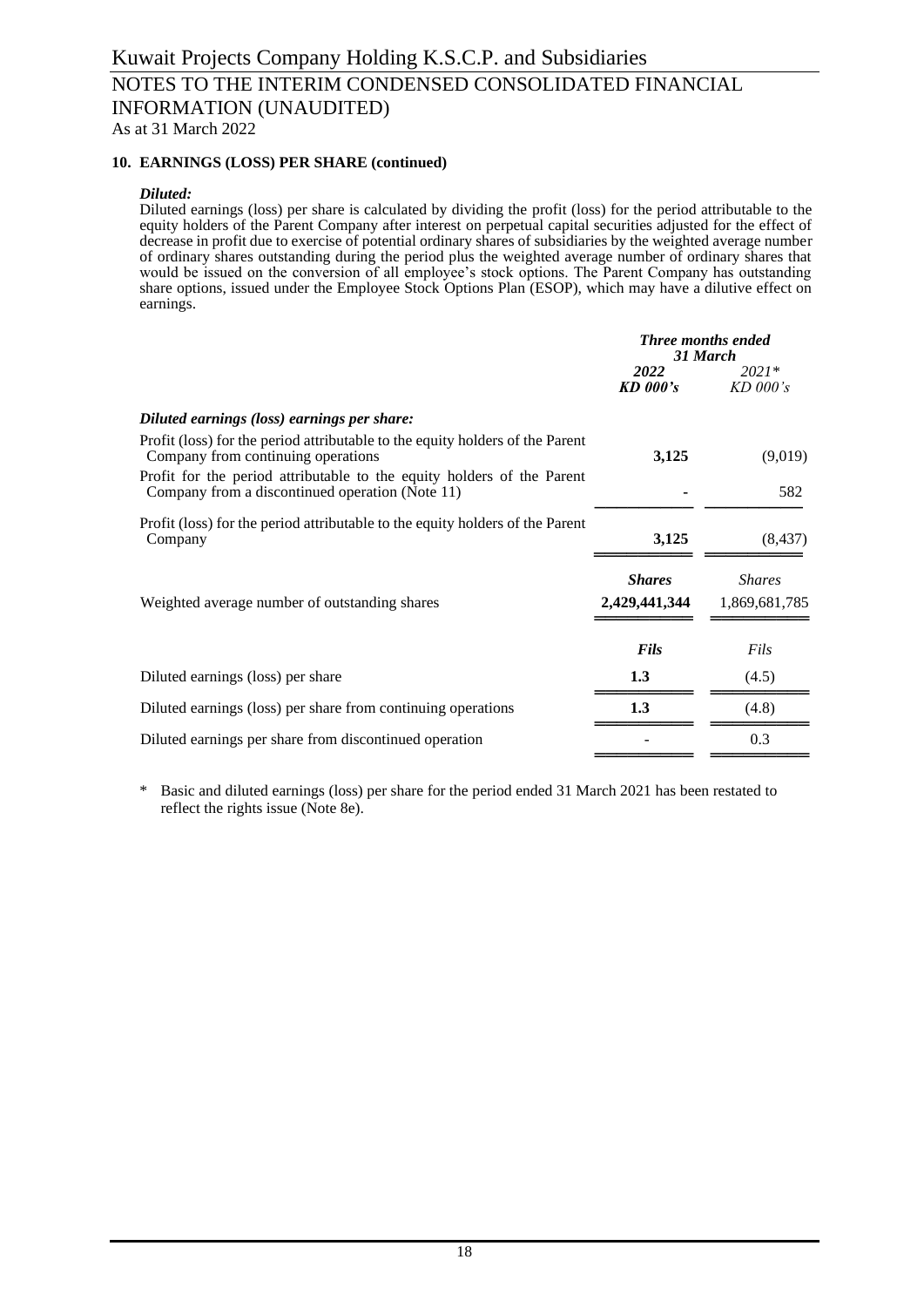# **11. DISCONTINUED OPERATION**

On 04 October 2021, one of the subsidiaries of the Group Overland Real Estate Company W.L.L sold its 63.89% equity interest in United Education Company K.S.C.(Closed) to a related party for a net cash consideration of KD 40,996 thousand.

In accordance with IFRS 5 "Non-current assets held for sale and discontinued operations", the disposal of United Education Company K.S.C.(Closed) is classified as a discontinued operation. The comparative period has been reclassified to discontinued operation in the interim condensed consolidated income statement.

|                                      | 31 Mar 2021<br>$KD$ 000's |
|--------------------------------------|---------------------------|
| Revenue                              | 7,471                     |
| Expenses                             | (6, 442)                  |
| Profit from discontinued operation   | 1,029                     |
| <b>Attributable to:</b>              |                           |
| Equity holders of the Parent Company | 582                       |
| Non-controlling interest             | 447                       |
|                                      | 1,029                     |
|                                      |                           |

### **12. HEDGE OF NET INVESTMENT IN FOREIGN OPERATIONS**

The Group designated its investments in foreign operations (i.e. investment in Panther Media Group limited, United Gulf Holding Company B.S.C. and Pulsar Knowledge Centre) and EMTN as a hedge of a net investment in foreign operations. EMTN is being used to hedge the Group's exposure to the US\$ foreign exchange risk on these investments. During the period, gains or losses amounting to KD 1,824 thousand on the retranslation of this borrowing are transferred to interim condensed consolidated statement of other comprehensive income to offset any gains or losses on translation of the net investments in the foreign operations. No ineffectiveness from hedges of net investments in foreign operations was recognized in the interim condensed consolidated income statement during the period ended 31 March 2022.

Burgan Bank has entered into forward foreign exchange contracts between Turkish lira (TRY) and United States Dollar (USD), rolled over on a monthly basis, which has been designated as a hedge of the Bank's net investment in its Turkish subsidiary. This transaction has created a net long position in USD. Gain or losses on the retranslation of the aforesaid contracts are transferred to equity to offset any gains or losses on translation of the net investments in the Turkish subsidiary. No ineffectiveness from hedges of net investments in foreign operations was recognised in the interim condensed consolidated income statement during the period ended 31 March 2022.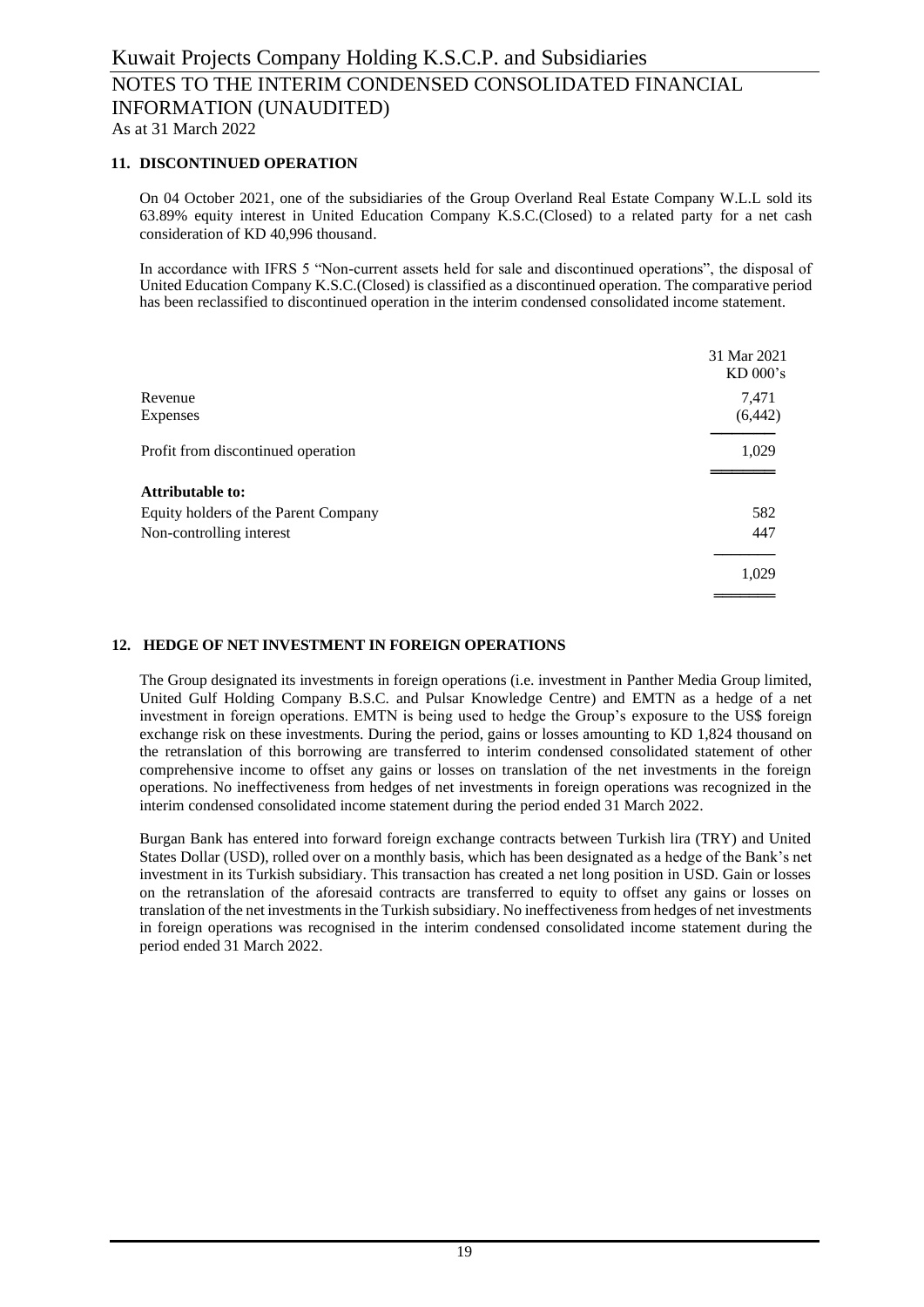# **13. RELATED PARTY TRANSACTIONS**

These represent transactions with related parties, i.e. major shareholder, associates, directors and key management personnel of the Group, and entities controlled, jointly controlled or significantly influenced by such parties. Pricing policies and terms of these transactions are approved by the Group's management. Related party balances and transactions consist of the following:

|                                                                    | Major<br>shareholder<br>KD 000's | <b>Associates</b><br>$KD$ 000's  | <b>Others</b><br>KD 000's | <b>Total</b><br>31 March<br>2022<br><b>KD</b> 000's | (Audited)<br>31 December<br>2021<br>KD 000's | 31 March<br>2021<br>KD 000's |
|--------------------------------------------------------------------|----------------------------------|----------------------------------|---------------------------|-----------------------------------------------------|----------------------------------------------|------------------------------|
| <b>Interim condensed consolidated</b>                              |                                  |                                  |                           |                                                     |                                              |                              |
| statement of financial position:<br>Financial assets at fair value |                                  |                                  |                           |                                                     |                                              |                              |
| through profit or loss                                             |                                  | 250                              |                           | 250                                                 | 250                                          |                              |
| Loans and advances                                                 | 140,700                          | 20,189                           | 184,772                   | 345,661                                             | 329,381                                      | 422,256                      |
| Other assets                                                       | 78                               | 6,005                            | 176                       | 6,259                                               | 6,603                                        | 3,043                        |
| Due to banks and other financial                                   |                                  |                                  |                           |                                                     |                                              |                              |
| institutions                                                       |                                  | 15,595                           | 29,919                    | 45,514                                              | 64,926                                       | 41,967                       |
| Deposits from customers                                            | 4,158                            | 15,551                           | 27,751                    | 47,460                                              | 53,619                                       | 43,215                       |
| Medium term notes                                                  |                                  | 3,039                            |                           | 3,039                                               | 3,025                                        | 3,024                        |
| Other liabilities                                                  | 59,368                           | 368                              | 5,646                     | 65,382                                              | 61,752                                       | 191,765                      |
| Perpetual capital securities                                       |                                  | 1,509                            | 906                       | 2,415                                               | 2,415                                        | 2,415                        |
| <b>Commitments and contingent</b><br>liabilities:                  |                                  |                                  |                           |                                                     |                                              |                              |
| Letter of credit                                                   |                                  | 1,154                            | 450                       | 1,604                                               | 627                                          | 16,573                       |
| Guarantees & acceptances                                           | 35                               | 43,227                           | 3,396                     | 46,658                                              | 46,260                                       | 58,770                       |
| Undrawn lines of credit                                            | 290                              | 87,962                           | 9,000                     | 97,252                                              | 112,533                                      | 47,714                       |
|                                                                    |                                  |                                  |                           |                                                     | <b>Three months ended</b><br>31 March        |                              |
|                                                                    |                                  | Major<br>shareholder<br>KD 000's | Associates<br>KD 000's    | <b>Others</b><br>KD 000's                           | 2022<br><b>KD</b> 000's                      | 2021<br>KD 000's             |
| <b>Transactions:</b>                                               |                                  |                                  |                           |                                                     |                                              |                              |
| Interest income                                                    |                                  | 1,203                            | 80                        | 761                                                 | 2,044                                        | 3,073                        |
| Fee and commission income                                          |                                  | 17                               | 399                       | 337                                                 | 753                                          | 565                          |
| Interest expense                                                   |                                  | 102                              | 100                       | 101                                                 | 303                                          | 1,703                        |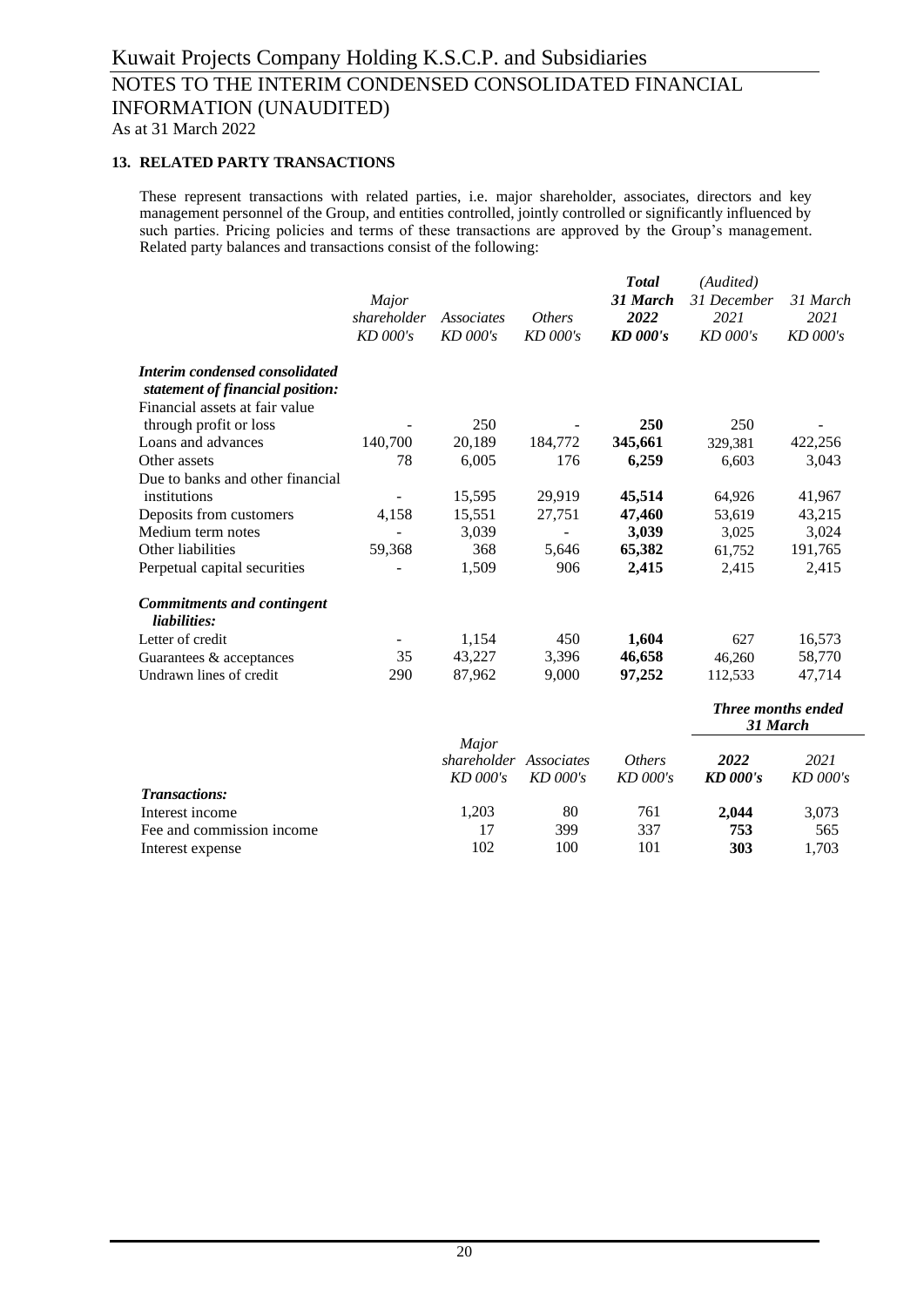# **14. SEGMENT INFORMATION**

For management purposes, the Group is organised into six main business segments based on internal reporting provided to the chief operating decision maker as follows:

Commercial banking - represents Group's commercial banking activities which includes retail banking, corporate banking, and private banking and treasury products. These entities are regulated by the Central Bank of the respective countries.

Asset management and investment banking - represents Group's asset management and investment banking activities which includes asset management, corporate finance (advisory and capital markets services), investment advisory and research, and wealth management.

Insurance - represents Group's insurance activities and other related services.

Media & Satellite services – represents Group's activities in providing digital satellite services, Media Pay TV services via satellite, cable and streaming.

Industrial - represents Group's activities in industrial project development, Petrochemical Industries, food, utilities, services, medical equipment and other related sectors.

Hospitality and real estate - represents Group's activities in the hospitality and real estate sector.

Transfer pricing between operating segments are at a price approved by the management of the Group.

The following table presents revenue and profit (loss) before taxation from continuing operations regarding the Group's operating segments:

Management monitors the results of its segments separately for making decisions about resource allocation and performance assessment. Segment performance is evaluated based on profit or loss and is measured consistently with profit or loss in the interim condensed consolidated financial statements.

|                                         | <b>Three months ended 31 March</b>       |                                  |                                   |                                  |
|-----------------------------------------|------------------------------------------|----------------------------------|-----------------------------------|----------------------------------|
|                                         | 2022                                     |                                  | 2021                              |                                  |
|                                         | <i>Segment</i><br>revenues<br>$KD$ 000's | Segment<br>results<br>$KD$ 000's | Segment<br>revenues<br>$KD$ 000's | Segment<br>results<br>$KD$ 000's |
| Commercial banking                      | 105,350                                  | 17,093                           | 100,014                           | 11,549                           |
| Asset management and investment banking | 17,517                                   | (2,665)                          | 9,881                             | (9,422)                          |
| Insurance                               | 4,556                                    | 4,556                            | 2,532                             | 2,532                            |
| Media and satellite services            | 21,330                                   | (13,500)                         | 28,812                            | (10,991)                         |
| Industrial                              | 7.347                                    | 3,884                            | 4.727                             | 889                              |
| Hospitality and real estate             | 20,950                                   | 1,811                            | 25,070                            | 832                              |
| <b>Others</b>                           | 249                                      | (1,303)                          | 177                               | (1,061)                          |
| Inter-segmental eliminations            | (15,237)                                 | (622)                            | (8,964)                           | (559)                            |
| Segment revenues and results            | 162,062                                  | 9,254                            | 162,249                           | (6,231)                          |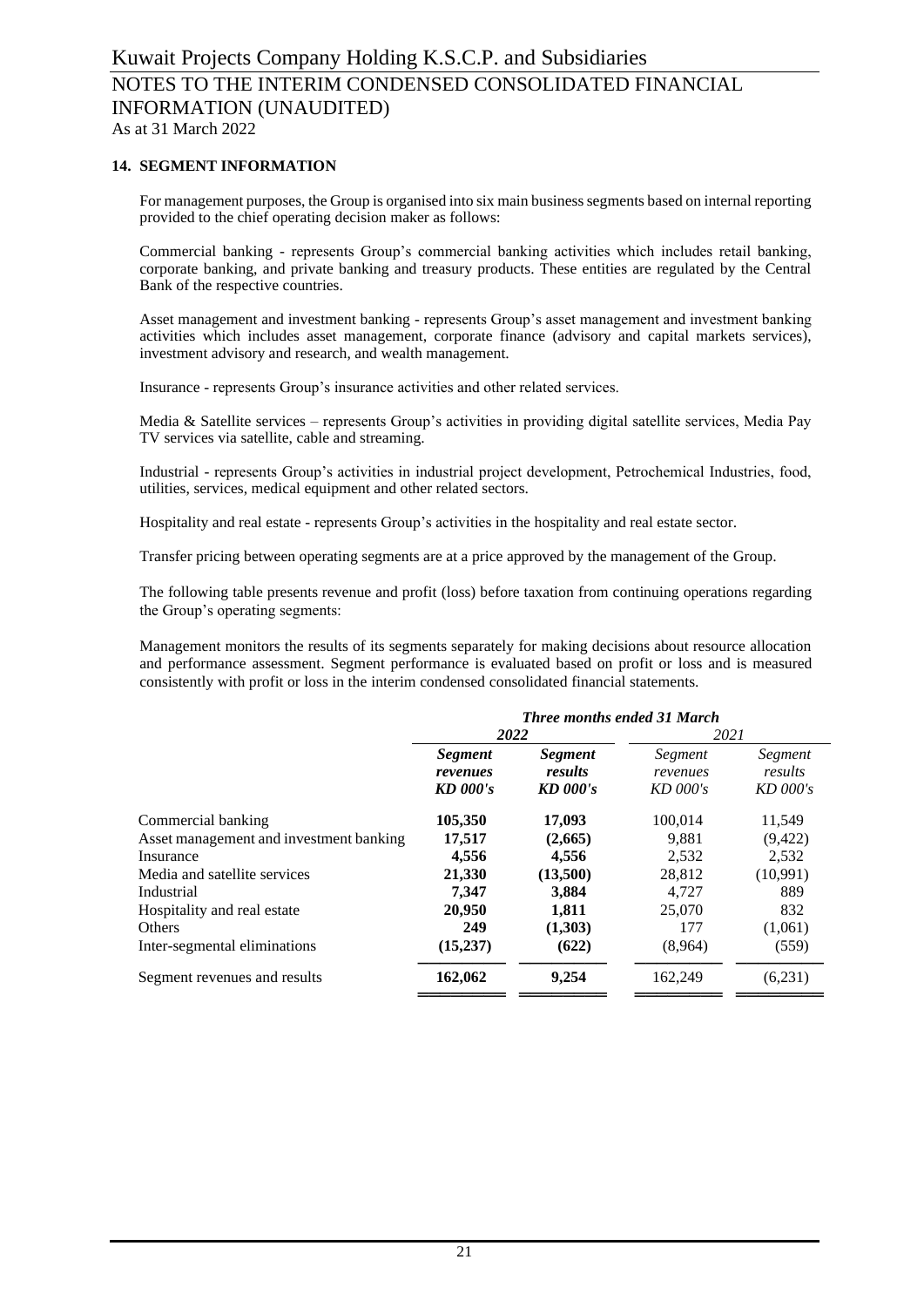# **14. SEGMENT INFORMATION (continued)**

The following table presents assets and liabilities of the Group's operating segments:

|                                         |                 | (Audited)   |             |
|-----------------------------------------|-----------------|-------------|-------------|
|                                         | 31 March        | 31 December | 31 March    |
|                                         | 2022            | 2021        | 2021        |
|                                         | <b>KD</b> 000's | $KD$ 000's  | $KD$ 000's  |
| Assets:                                 |                 |             |             |
| Commercial banking                      | 9,111,142       | 8,693,288   | 8,436,193   |
| Asset management and investment banking | 950,239         | 935,278     | 900,167     |
| Insurance                               | 121,614         | 119,222     | 88,291      |
| Media and satellite services            | 406,137         | 404,889     | 446.003     |
| Industrial                              | 303,508         | 291,128     | 279,410     |
| Hospitality and real estate             | 921,832         | 906,316     | 1,033,431   |
| <b>Others</b>                           | 229,535         | 226,182     | 280,092     |
| Inter-segmental eliminations            | (1,428,098)     | (1,396,534) | (1,338,055) |
| <b>Total assets</b>                     | 10,615,909      | 10,179,769  | 10,125,532  |
| Liabilities:                            |                 |             |             |
| Commercial banking                      | 8,091,666       | 7,679,691   | 7,497,205   |
| Asset management and investment banking | 1,408,126       | 1,401,948   | 1,594,101   |
| Media and satellite services            | 329,796         | 312,877     | 303,276     |
| Industrial                              | 157,307         | 157,580     | 144,153     |
| Hospitality and real estate             | 629,003         | 608,601     | 725,149     |
| <b>Others</b>                           | 181,329         | 181,378     | 196,690     |
| Inter-segmental eliminations            | (1,195,132)     | (1,186,407) | (1,208,810) |
| <b>Total liabilities</b>                | 9,602,095       | 9,155,668   | 9,251,764   |
|                                         |                 |             |             |

Inter-segmental eliminations represent the elimination of balances and transactions arising in the normal course of business between different segments of the Group.

### **15. COMMITMENTS**

The Group has the following commitments:

|                                              |            | (Audited)   |            |
|----------------------------------------------|------------|-------------|------------|
|                                              | 31 March   | 31 December | 31 March   |
|                                              | 2022       | 2021        | 2021       |
|                                              | $KD$ 000's | $KD$ 000's  | $KD$ 000's |
| Credit related commitments and contingencies |            |             |            |
| Letters of credit                            | 299,246    | 234,927     | 289,291    |
| Guarantees & Acceptances                     | 945,503    | 959,809     | 988,031    |
|                                              | 1,244,749  | 1.194.736   | 1,277,322  |
| <b>Undrawn lines of credit</b>               | 744,984    | 812,228     | 748.916    |
| <b>Investment related commitments</b>        | 8,231      | 17.995      | 62.335     |
|                                              | 1,997,964  | 2,024,959   | 2,088,573  |
|                                              |            |             |            |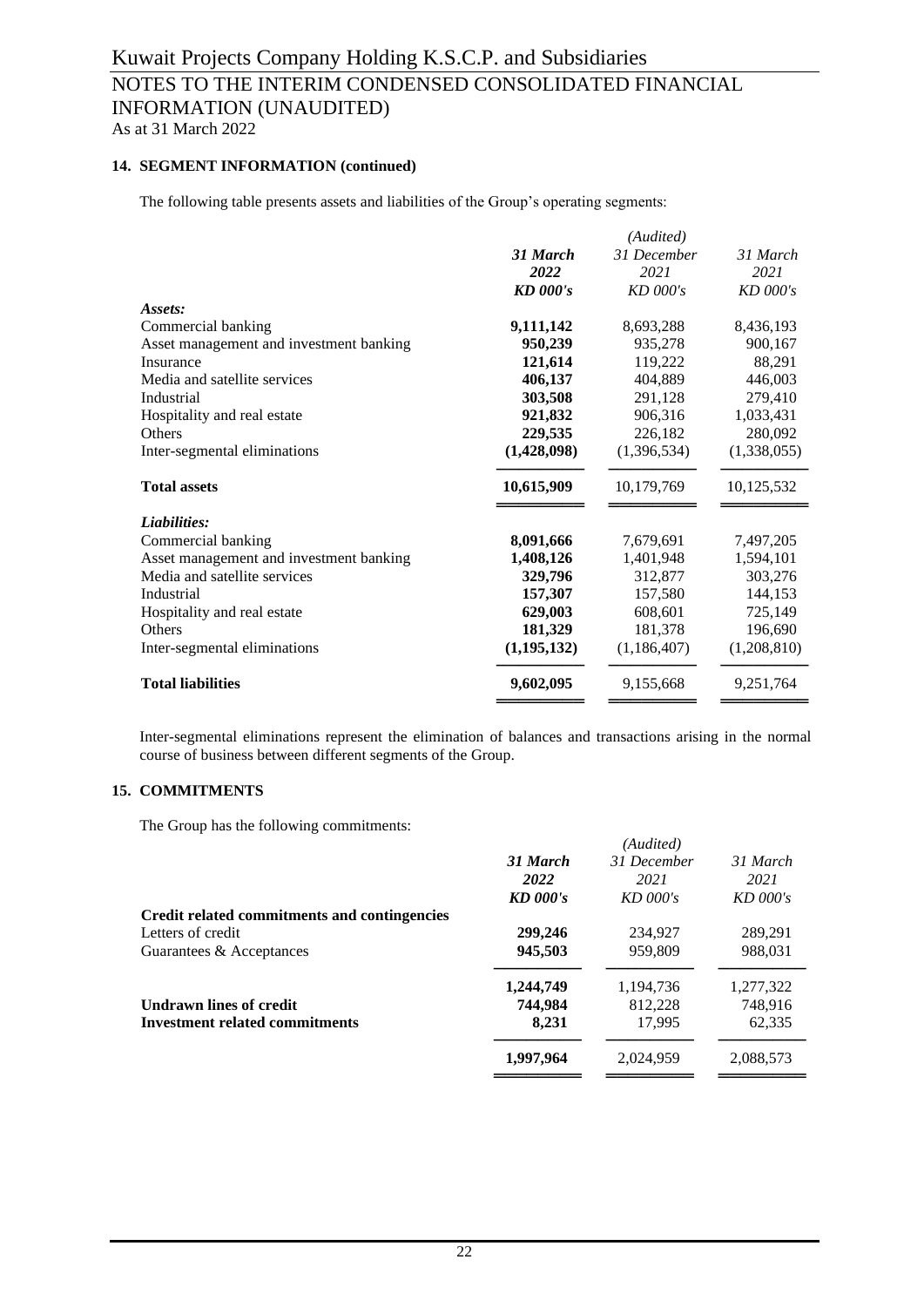# **16. DERIVATIVES**

The table below shows the notional amounts of derivatives outstanding as at the reporting date. The notional amount of a derivative is based upon the derivative's underlying asset, reference rate or index.

|                                          |            | (Audited)   |            |
|------------------------------------------|------------|-------------|------------|
|                                          | 31 March   | 31 December | 31 March   |
|                                          | 2022       | 2021        | 2021       |
|                                          | $KD$ 000's | $KD$ 000's  | $KD$ 000's |
| Derivatives held for trading:            |            |             |            |
| <i>(including non-qualifying hedges)</i> |            |             |            |
| Forward foreign exchange contracts       | 1,561,970  | 1,670,883   | 1,194,060  |
| Interest rate swaps                      | 63,955     | 81,134      | 126,387    |
| Options                                  | 54,916     | 52,556      | 55,950     |
|                                          |            |             |            |
| Derivatives held for hedging:            |            |             |            |
| Fair value hedges:                       |            |             |            |
| Forward foreign exchange contracts       | 256,761    | 271,485     | 204,834    |
| Cash flow hedges:                        |            |             |            |
| Interest rate swaps                      | 297,514    | 309,880     | 287,314    |
|                                          |            |             |            |

# **17. FAIR VALUE OF FINANCIAL INSTRUMENTS**

Financial instruments comprise of financial assets and financial liabilities.

Fair value of financial instruments is not materially different from their carrying values except for medium term notes whose fair value amounts to KD 427,475 thousand (31 December 2021: KD 434,639 thousand). For financial assets and financial liabilities that are liquid or having a short-term maturity (less than three months) it is assumed that the carrying amounts approximate to their fair value. This assumption is also applied to demand deposits, savings accounts without a specific maturity and variable rate financial instruments.

Fair value of quoted securities is derived from quoted market prices in active markets, if available. For unquoted securities, fair value is estimated using appropriate valuation techniques. Such techniques may include using recent arm's length market transactions; reference to the current fair value of another instrument that is substantially the same; discounted cash flow analysis or other valuation models.

The fair values of the funds that are listed on active markets are determined by reference to their quoted bid prices. The fair values of unlisted funds are based on net asset values which are determined by the fund manager using the quoted market prices of the underlying assets, if available, or other acceptable methods such as a recent price paid by another investor or the market value of a comparable company.

#### **Fair value hierarchy**

The Group uses the following hierarchy for determining and disclosing the fair values of financial instruments by valuation technique:

Level 1: quoted (unadjusted) prices in an active market for identical assets and liabilities;

Level 2: other techniques for which all inputs which have a significant effect on the recorded fair value are observable, either directly or indirectly; and

Level 3: other techniques which use inputs which have a significant effect on the recorded fair value are not based on observable market data.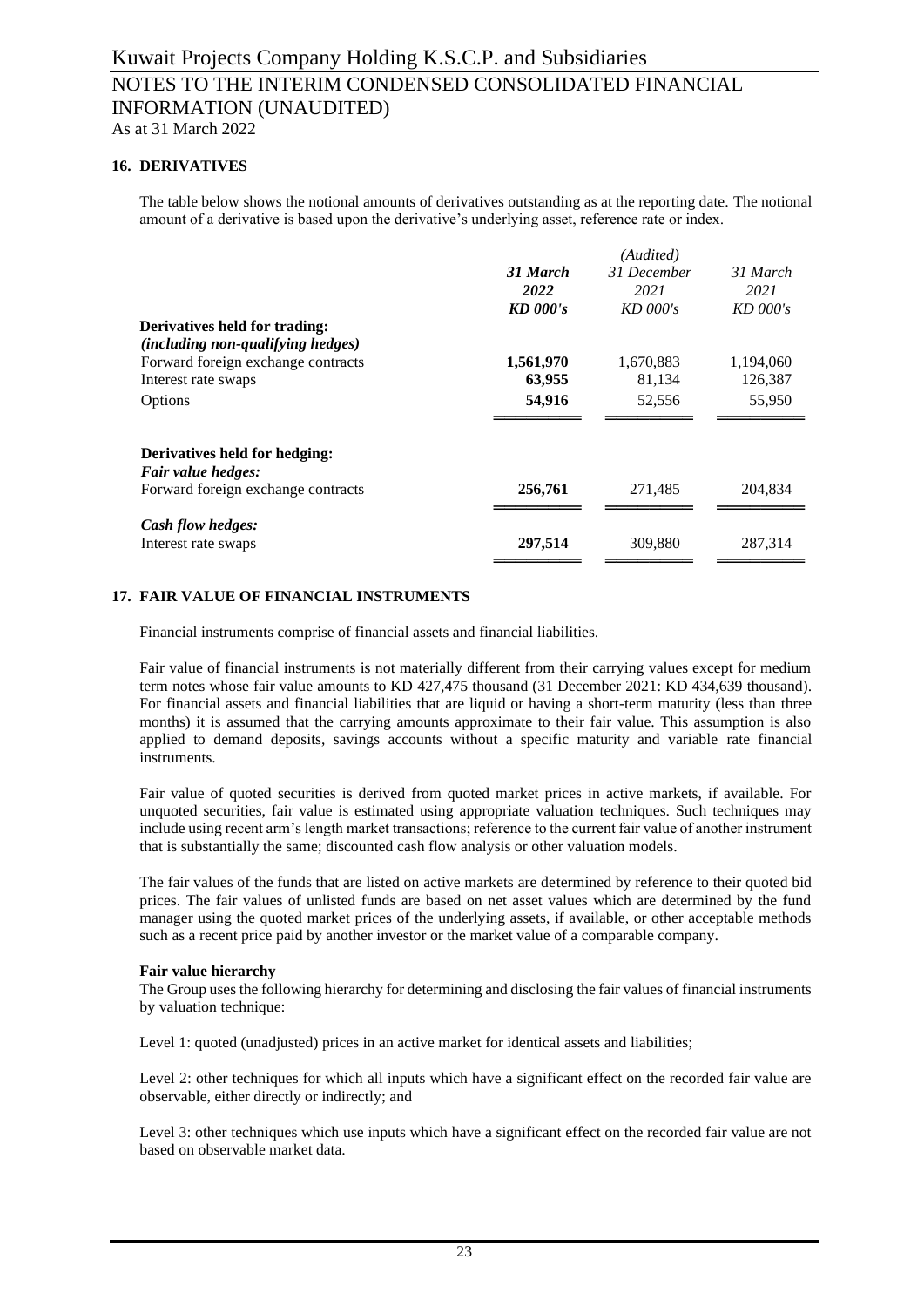# Kuwait Projects Company Holding K.S.C.P. and Subsidiaries NOTES TO THE INTERIM CONDENSED CONSOLIDATED FINANCIAL INFORMATION (UNAUDITED) As at 31 March 2022

# **17. FAIR VALUE OF FINANCIAL INSTRUMENTS (continued)**

The following table shows an analysis of financial instruments recorded at fair value by level of the fair value hierarchy:

| 31 March 2022                                                         | Level 1<br><b>KD</b> 000's | Level 2<br><b>KD</b> 000's | Level 3<br><b>KD</b> 000's | Total fair<br>value<br><b>KD</b> 000's |
|-----------------------------------------------------------------------|----------------------------|----------------------------|----------------------------|----------------------------------------|
| Assets measured at fair value                                         |                            |                            |                            |                                        |
| Financial assets at fair value through<br>profit or loss:             |                            |                            |                            |                                        |
| Equity securities                                                     | 13,817                     | 16                         | 3,489                      | 17,322                                 |
| Debt securities                                                       | 11,622                     |                            | 250                        | 11,872                                 |
| Managed funds                                                         | 1,667                      | 15,403                     | 98,842                     | 115,912                                |
| Forfaiting assets                                                     |                            | $\overline{a}$             | 145,957                    | 145,957                                |
| Financial assets at fair value through<br>other comprehensive income: |                            |                            |                            |                                        |
| Equities                                                              | 17,255                     | 10,703                     | 66,115                     | 94,073                                 |
| Debt securities                                                       | 331,690                    | 2,146                      |                            | 333,836                                |
| Managed funds                                                         |                            |                            | 33                         | 33                                     |
|                                                                       |                            |                            |                            | Total fair                             |
|                                                                       | Level 1                    | Level 2                    | Level 3                    | value                                  |
| 31 December 2021 (Audited)                                            | KD 000's                   | KD 000's                   | $KD$ 000's                 | KD 000's                               |
| Assets measured at fair value                                         |                            |                            |                            |                                        |
| Financial assets at fair value through<br><i>profit or loss:</i>      |                            |                            |                            |                                        |
| Equity securities                                                     | 13,636                     |                            | 2,336                      | 15,972                                 |
| Debt securities                                                       | 6,338                      |                            | 250                        | 6,588                                  |
| Managed funds                                                         | 1,669                      | 13,060                     | 96,560                     | 111,289                                |
| Forfaiting assets                                                     | ÷,                         |                            | 133,096                    | 133,096                                |
| Financial assets at fair value through<br>other comprehensive income: |                            |                            |                            |                                        |
| Equities                                                              | 16,412                     | 3,605                      | 67,229                     | 87,246                                 |
| Debt securities                                                       | 331,153                    | 2,136                      |                            | 333,289                                |
| Managed funds                                                         |                            | $\overline{a}$             | 12                         | 12                                     |